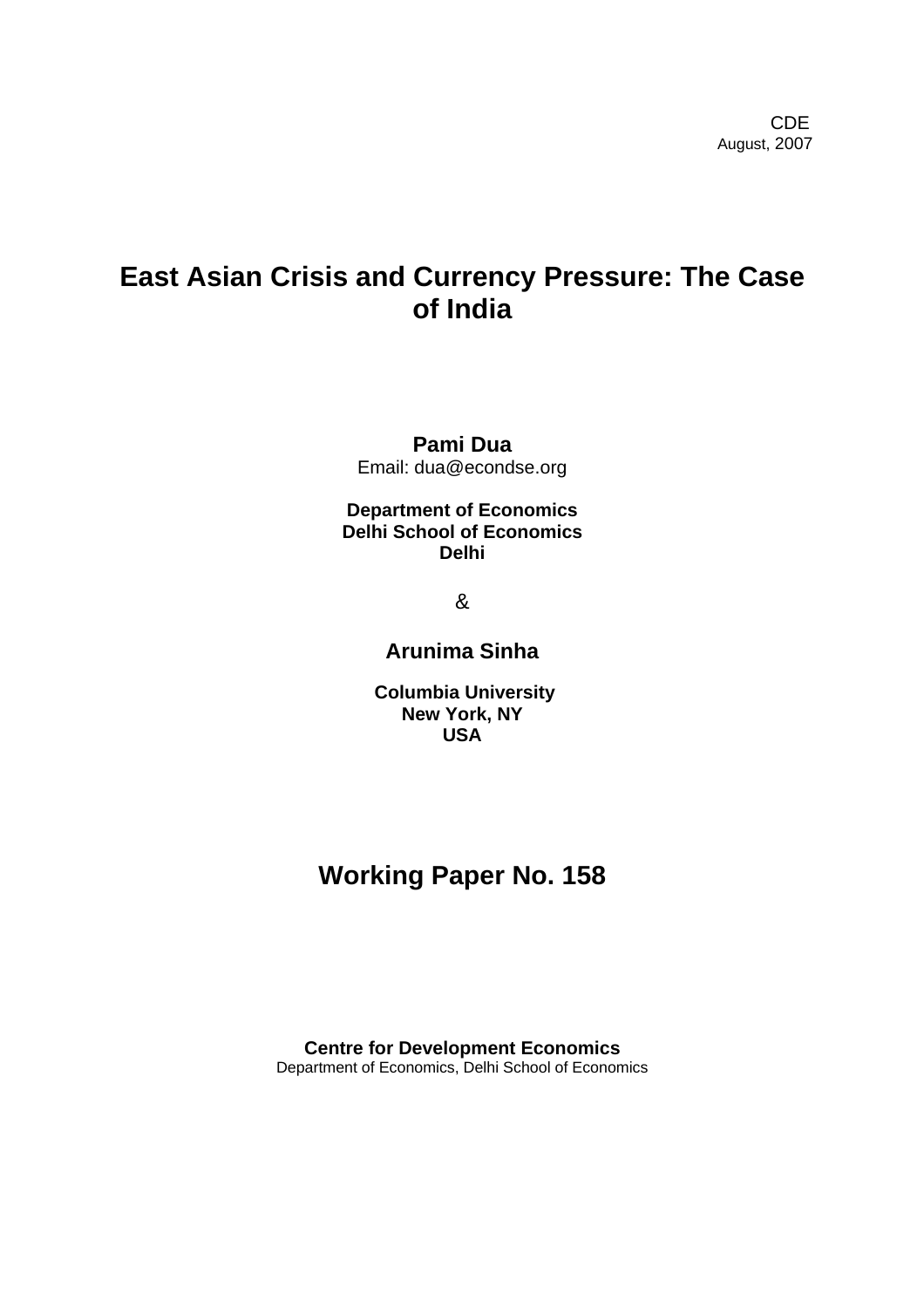## *East Asian Crisis and Currency Pressure: The Case of India*

Pami Dua<sup>[1](#page-1-0)</sup> Department of Economics Delhi School of Economics University of Delhi, Delhi 110007 INDIA

and

Arunima Sinha Department of Economics Columbia University, New York, NY **USA** 

# **Abstract**

This paper tests and explains the impact of the East Asian crisis on India's exchange rate. To examine this, an index of currency pressure is estimated for four countries -- Thailand, South Korea, Malaysia and India covering the period just before, during and after the crisis. A contagion model with panel data for these four countries is also estimated during the crisis period. On the basis of the panel data estimates, the paper concludes that while India experienced some effects of the crisis, these were not substantive. This is partly attributed to the role of stabilisation policy in India that included intervention in the foreign exchange market by the central bank, phased tightening of monetary policy and restrictions on capital flows.

<span id="page-1-0"></span><sup>|&</sup>lt;br>|<br>| <sup>1</sup> E-mail: dua@econdse.org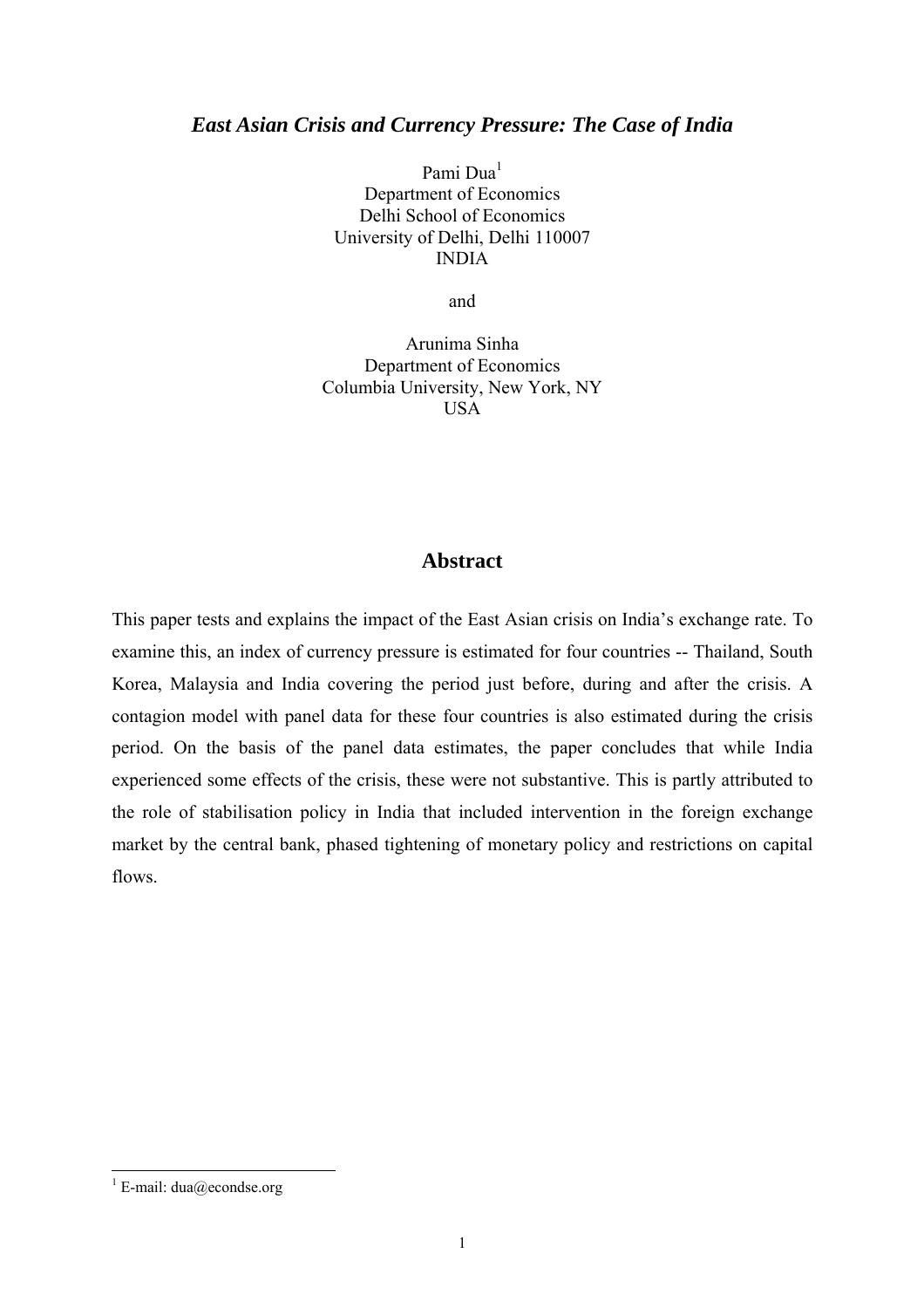#### **1. Introduction**

This paper examines the effect of the 1997 East Asian financial crisis on India's exchange rate. It seeks to determine the effect of contagion, following the crisis, on India's exchange rate using panel data analysis for four countries: India, Thailand, South Korea and Malaysia<sup>2</sup>. A measure of currency pressure is constructed for the period June 1997 to December 1998 to examine the extent of contagion.

The paper is organized as follows: Section two gives a brief background of the East Asian crisis. Section three introduces the concept of contagion, its role in the crisis and develops a measure of currency pressure. A model of contagion is developed in section four. Section five discusses the panel methodology used and the results of empirical panel data analysis. Section six gives an account of India's exchange rate system since the early 1990s. Section seven discusses some of the reasons for India's relative isolation from the East Asian crisis and section eight concludes and discusses the implications for future crises.

### **2. The East Asian Crisis**

The East Asian financial crisis of 1997-98 came close on the heels of the Latin American crisis of 1994-95. Both crises were triggered by the sudden collapse of major regional currencies: the Mexican *peso* and the Thai *baht.* Preceding the crises periods, there were several similarities between the two catalyst countries. Mexico and Thailand had received large capital inflows and foreign investment in the 1990s and had been highly regarded by international investors. However, both had experienced deterioration in their export growth rates and rise in current account deficits in the years before the crises. The *peso* and *baht* had also appreciated significantly. Overvalued exchange rates, speculative attacks and investor panic, all led to currency depreciation.

There were, at the same time, significant differences between the two crises. Before the financial crisis of 1997, the model of development adopted by the East Asian economies was widely accepted as being extremely conducive for sustained growth over a long period. Unlike the Latin American countries, these economies had been distinguished by their high rates of capital accumulation and savings, and strong cooperation between the state and the private sector. They experienced high growth rates, low inflation and balanced government

<span id="page-2-0"></span><sup>&</sup>lt;sup>2</sup> <sup>2</sup> Singapore and Japan have been excluded from the analysis as they are generally accepted to have been least affected by the crisis. Indonesia and Philippines have not been included due to unavailability of monthly data for the period of study.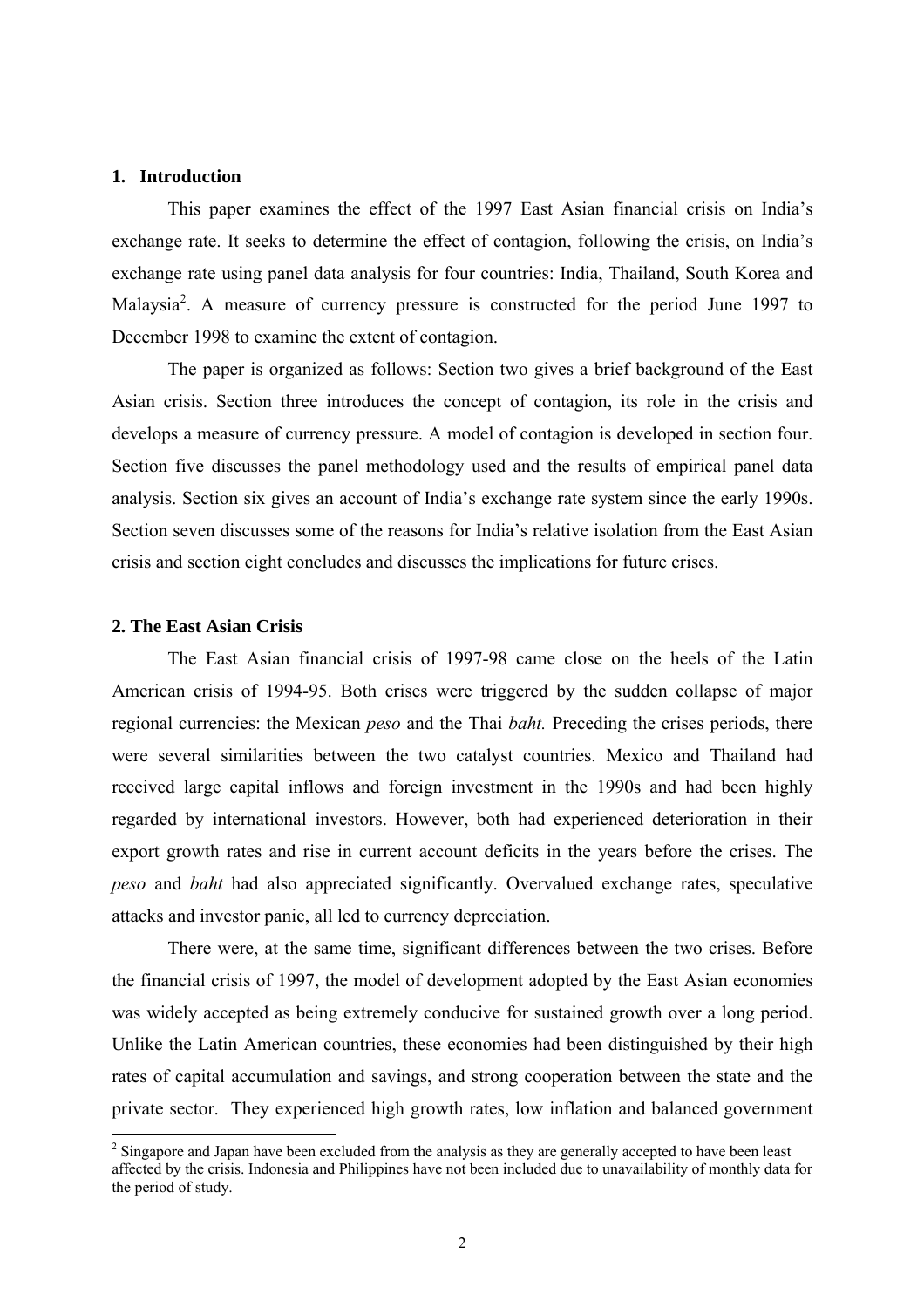budgets. For example, the Thai economy had a budget surplus of 2.6 percent of GDP in the 1991 to 1996 period. Malaysia recorded an inflation rate of 4.2 percent while Korea had a savings rate of 34.8 percent in the same period Desai (2003). In fact, as Radelet and Sachs (1998) argue, many of the usual macroeconomic indicators of any financial crisis did not register any significant changes for the East Asian economies. Thus, the crisis caught most of the global financial system unaware.

It was however, the factors that had made the East Asian economies such stellar successes, promoted widely by the IMF and the World Bank, which became the reasons for the financial crisis that was to follow. There was rapid capital accumulation, but it was mostly by highly leveraged industries in exports and real estate.

The most important warning sign of the impending crisis was the fragility of the financial system. Credit extended by the banks to the private sector expanded very rapidly, financed mostly by the banks' huge offshore borrowings. Financial sector claims on the private sector increased from 100 percent in 1990 to approximately 140 percent in Malaysia, Thailand and Korea. Programs of partial financial liberalization in the late 1980s and early nineties had allowed the banks to channel foreign money into the domestic sector. For example, in Thailand, foreign liabilities of commercial banks increased from 5.9 percent to 28.4 percent of GDP between 1992 and 1995 (Radelet and Sachs, 1998). As the numbers in Table 1 show, the total international claims held by foreign banks increased from about 185 billion dollars for Thailand, Korea and Indonesia in end 1995 to 231 billion dollars in mid 1997. A large part of this bank credit was used by the private sector for real estate investment. Real estate loans ranged from 30 to 40 percent in Thailand and 15 to 25 percent in South Korea by late 1997 (Desai, 2003).

The problem of moral hazard afflicted much of the credit extended to the private sector. As the finance companies and banks borrowed heavily from abroad, they accumulated short term unhedged liabilities and lent long term to finance projects with questionable viability, and soon the borrowers missed repayments. These structural imperfections led to distortions – ratios of corporate debt to equity averaged 395 percent in South Korea and 450 percent in Thailand as the borrowing boom accelerated, compared to 106 percent in USA.

The borrowing boom therefore, was in several ways, the catalyst of the East Asian financial crisis. Although the economies had strong fundamentals, their financial excesses made them vulnerable to external shocks. Borrowing short term, lending long term, borrowing in dollars and yen and investing in assets which yielded returns in domestic

3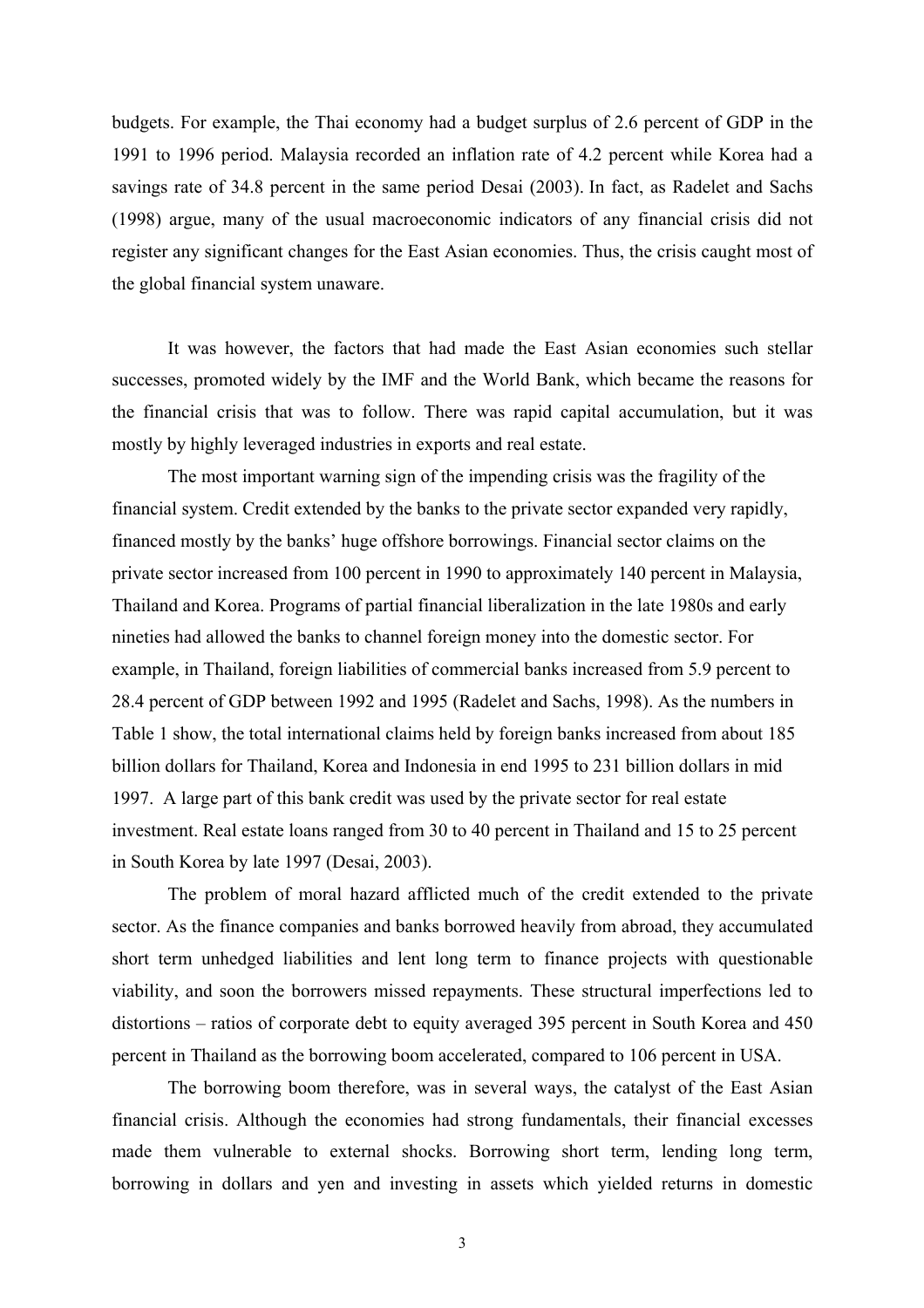currencies made them even more so. In 1995, the strengthening dollar (against the yen) led to an appreciation of the East Asian currencies that were pegged against the dollar. This weakened their exports and threatened the stability of the domestic currencies. There were additional risks – banks in the debtor Asian five countries (Thailand, Indonesia, South Korea, Philippines and Malaysia) could not hedge their net holdings of short term dollar liabilities in the pre crisis period. Risk premiums in the domestic interest rates of debtor economies with original  $\sin^3$  $\sin^3$  were also higher than on dollar assets of comparable maturity. Therefore, the banks tended to over borrow in dollars without covering for exchange risk. When a speculative currency attack occurred in this situation, it forced an immediate repayment of short term dollar debts. The banks could have tried to defend the respective currencies by running down the reserves, but eventually the currency would have to be devalued. The combination of these factors initiated the East Asian crisis in Thailand.

Table 2 shows change in some of the crisis indicators in the five East Asian countries and India. In Malaysia, the ratio of financial institutions' claims to domestic GDP had increased to 144.6 percent by 1996. The Thai current account deficit reached 8 percent of the GDP in late 1996, prompting foreign creditors to withdraw their Thai stockholdings. The Thailand central bank tried to initially support the *baht* in the face of declining inflows of foreign exchange, but then gave up.

The collapse of the Thai *baht* formally initiated the East Asian financial crisis. Other regional currencies followed suit, and the financial crisis rapidly turned into a full blown downturn, with significant effects on the real sector as well.

### **3. Contagion and the Crisis**

Contagion may be defined as the transmission of a crisis to a particular country due to its real and financial interdependence with countries that are already experiencing a crisis (Fratzcher, 1998). Contagion is first manifested through the depreciation (sudden and large) in currencies across countries that have financial inter-linkages. Contagion effects may also arise when foreign investors ignore economic fundamentals and do not discriminate properly among countries (Calvo and Reinhart, 1996).

One of the first systematic treatments of contagion was done by Gerlach and Smets (1995), in which they analyzed the linkages between Sweden and Finland. The fall of the

<span id="page-4-0"></span> <sup>3</sup>  $3$  The concept of 'original sin' is discussed by Eichengreen et. al. (2003). It is a situation in which the domestic currency cannot be used to borrow abroad or long term domestically. In the presence of this incompleteness, financial fragility is unavoidable because all domestic investments will have either a currency mismatch or a maturity mismatch.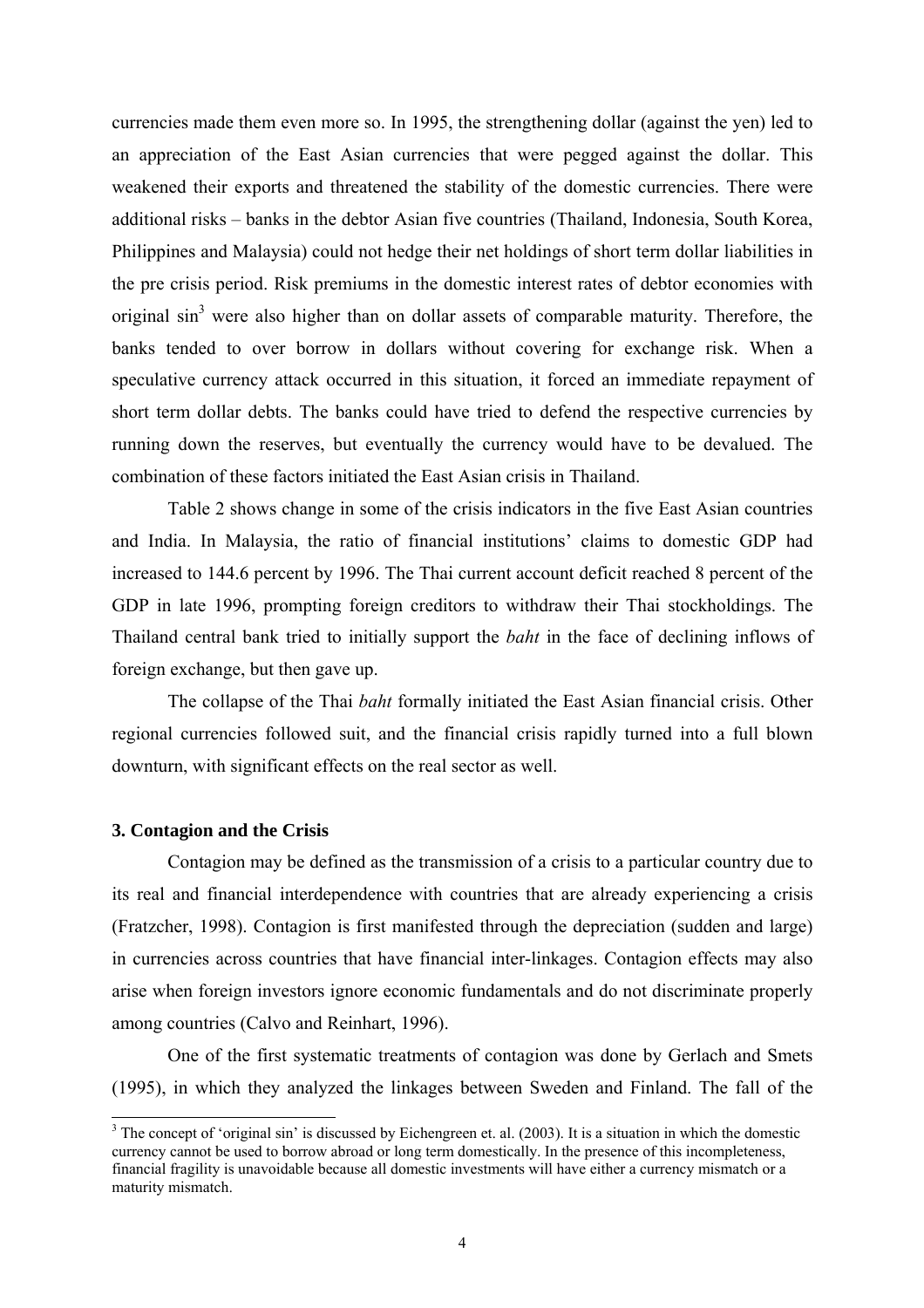Finnish Markka in 1992 led to an attack on the Swedish Krona. An 'escape-clause' model of exchange rate policy is used by Buiter et. al. (1996) to analyze the spread of currency crisis in a system of N+1 countries, N of which peg to the remaining country. Goldfajn and Valdes (1995) show how the presence of financial intermediaries can let small disturbances lead to large scale runs on the currency. The recently developed third generation models of currency crises attempt to explain the East Asian crisis of 1997-98. These focus on the moral hazard view of the underlying causes of the financial crises – i.e. liabilities of financial intermediaries which may be perceived to have an implicit government guarantee, but are essentially unregulated. These models also deal with contagion. Masson (1998) provides a framework for grouping causes of a crisis into common external shocks, spillover effects (trade competitiveness or portfolio rebalancing effects) and (pure) contagion based on market sentiments or herding behavior.

The contagion effect can be clearly seen in case of the East Asian economies. Although the East Asian crisis was triggered off in the Thai financial markets, it spread fairly quickly to Malaysia, Korea, Philippines, and Indonesia. Real linkages between the economies meant that the effects were not delimited to the financial sector only. The affected economies witnessed a sharp decline in output, employment and standards of living.

The failure of the Thai central bank to support the *baht* and its subsequent float on July 2, 1997, had an impact on the neighbouring currencies of Malaysia, Indonesia and Philippines. By the beginning of the last quarter of 1997, the *ringitt* had lost 30% of its value (Table 3) before the start of the crisis. In South Korea, the widespread bankruptcies of corporations sent stock prices spiralling downwards and the prompted foreign investors to dump their holdings. After initial attempts by the central bank to support the *won* by running down reserves and raising the interest rates, South Korea also abandoned the defense of its currency in November 1997. Hence the financial interlinkages between the East Asian economies led to the transmission of the crisis that began in Thailand to the entire region, with the exceptions of Japan and Singapore. This is the contagion effect of the financial crisis. Before analysing the figures for currency pressure, however, we examine the evolution of the exchange rates and foreign reserves in the four countries given in Table 3. The highest percentage change in the *baht* occurred in January 1998, and this followed a persistent decline in foreign reserves from a high of more than 31 billion dollars in October 1997. Both these facts illustrate the advent of the currency crisis in Thailand. Malaysia and South Korea also saw the maximum depreciation in their respective currencies in January 1998. The foreign reserves in South Korea began to fall in October 1997. Unlike Malaysia, however,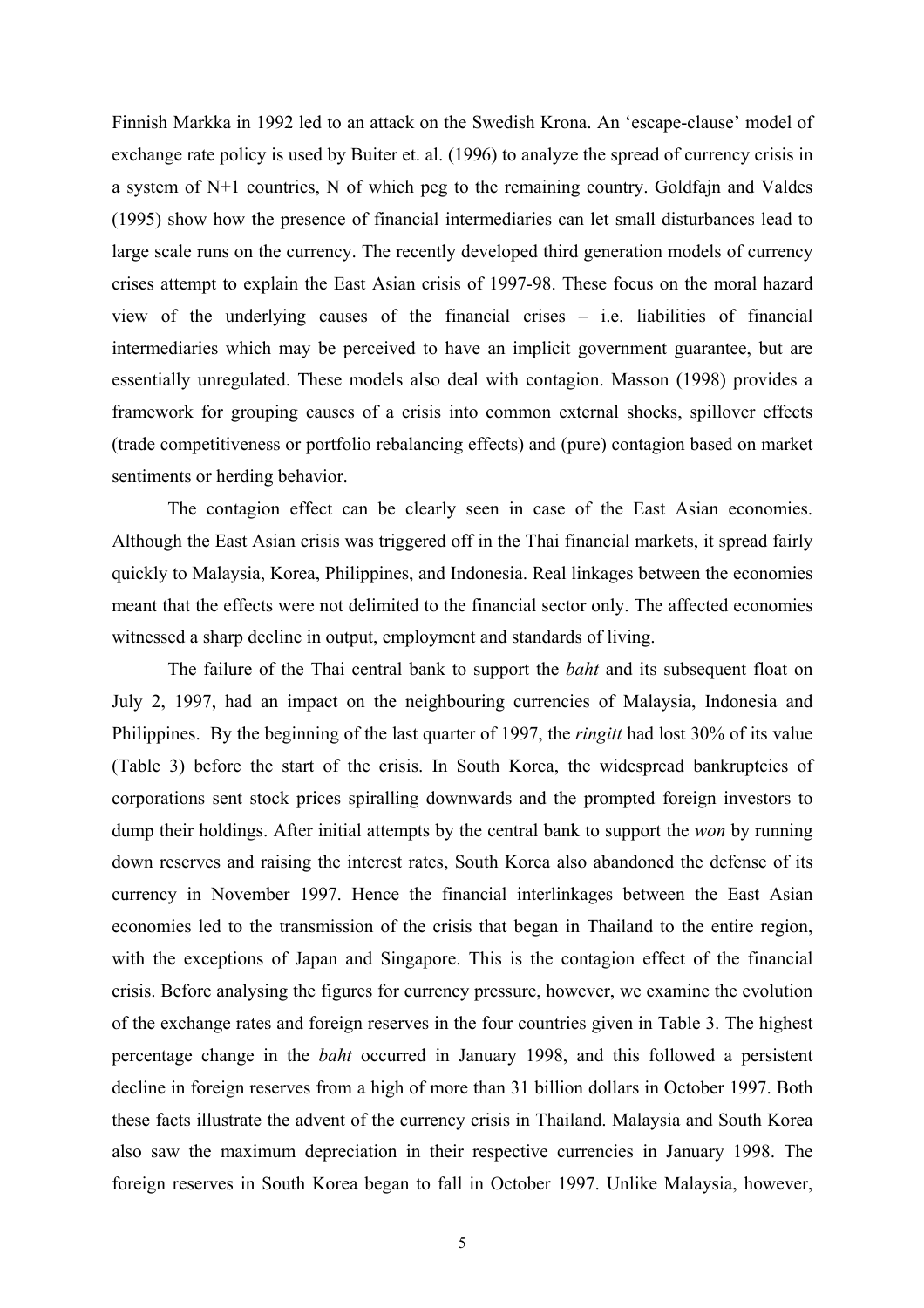where the decline in reserves was not reversed almost until the last quarter of 1998, Korean reserves recovered almost immediately in April 1998. The Indian Rupee never experienced the extreme depreciation. The maximum percentage change was only about 20 percent and even this occurred well after *baht*, *won*, and *ringitt* had depreciated the most. Foreign reserves also did not fluctuate very widely. These factors together suggest that India remained mostly immune from the contagion effect.

To capture the effect of the depreciation of the *baht* on the other East Asian currencies during the crisis period, i.e., the contagion effect of the financial crisis, an index of currency pressure is developed below.

### *Index of currency pressure*

The numbers in Table 3 show some striking results: Thailand, Malaysia and Korea all experienced large deviations in the exchange rates<sup>[4](#page-6-0)</sup> from the trend level in June 1997. In contrast, India witnessed a comparatively mild change in the Rupee-Dollar rate during the same period. This reinforces the conclusions of Table 2: India was relatively isolated from the East Asian crisis.

To arrive at contagion analysis, we first introduce a measure of currency pressure. The measure of currency pressure developed in this paper is similar to that developed by Fratzcher (1998) and Eichengreen et. al. (1997). It is the weighted average of the percentage devaluation of the domestic currency above its trend and the percentage loss in reserves. The weights used are measured as the inverse of the variance for each variable. *e* measures the effect of an overvalued currency and is calculated using the difference of the average real exchange rate over the period prior to the crisis (September 1994 to May 1997) and the actual real exchange rate during each month of the crisis. The trend of the exchange rate is measured as the average rate of nominal depreciation or appreciation prior to the crisis. This is measured by the numerator of the first term:

$$
CC_t = \frac{\stackrel{o}{(e - (\Sigma e)/n)}}{\sigma_e} + \frac{(\stackrel{o}{\text{Res}})}{\sigma_{\text{res}}}
$$
(2)

<span id="page-6-0"></span> $\frac{1}{4}$  Exchange rates in Table 3 measure price of the US dollar in terms of the domestic currency. For example, the Rupee-Dollar exchange rate is the amount of US Dollar per Rupee. A fall in *e* therefore implies a depreciation of the domestic currency.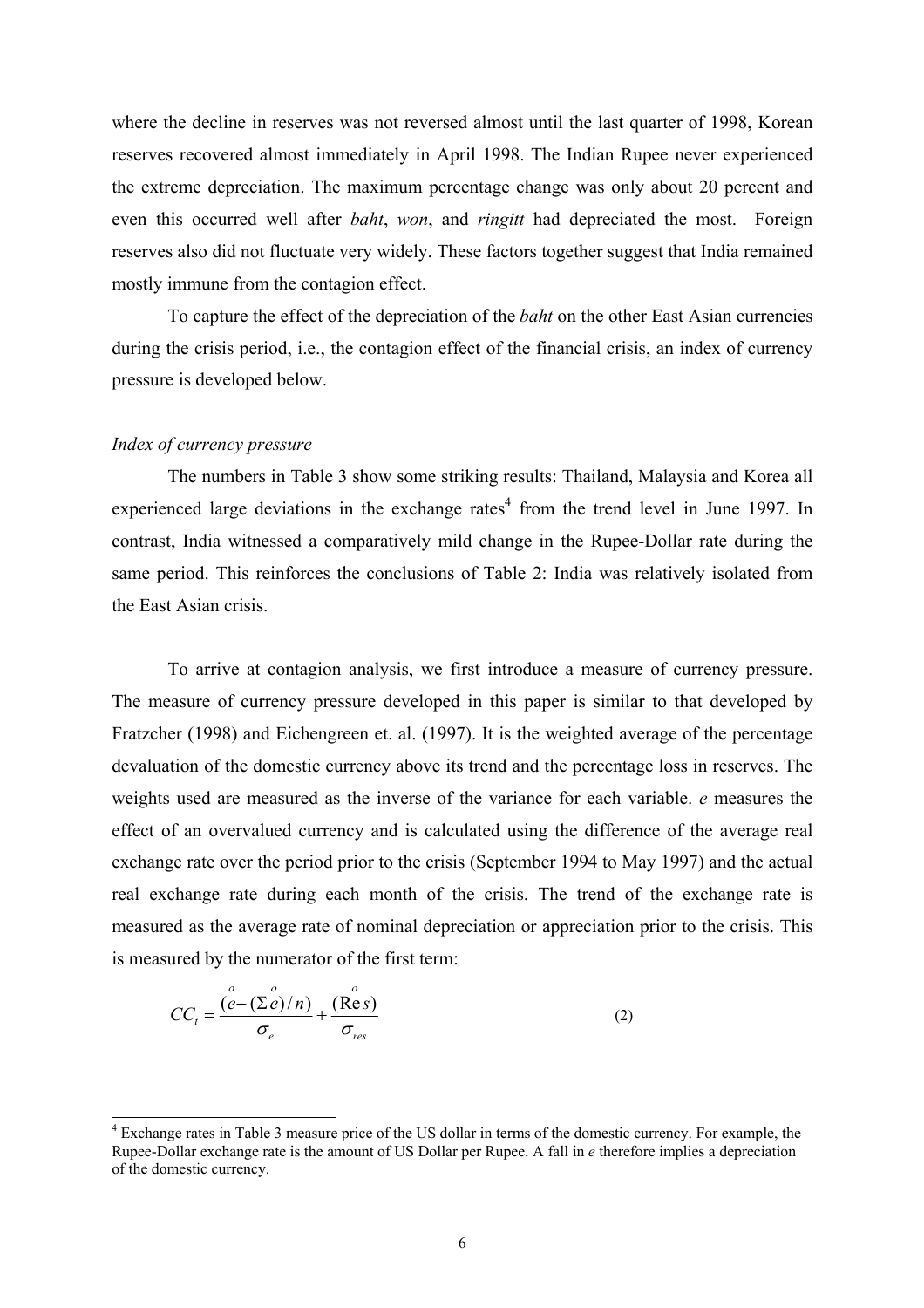where *n* is the number of time periods and  $\sigma_e$  and  $\sigma_{res}$  are the standard deviations of the percentage changes in the exchange rate and reserves over the period January 1993 and May 1997. The measure may be interpreted as follows: a depreciation of the domestic currency i.e. a fall in *e,* a fall in reserves *res* and an increase in interest rates reduces the value of *CC* and hence represents higher currency crisis. A higher value of the currency pressure measure indicates a lower contagion level.

The index of currency pressure is constructed for India, South Korea, Malaysia and Thailand. As monthly data is irregular for Philippines and Indonesia for the period of analysis, these two countries are excluded from analysis (previously noted in footnote 2).

and foreign reserves movement; the second set is for the path of the index of currency We attempt to provide a graphical analysis of the crisis using Figures 1-4. These illustrate the onset of the crisis after July 1997. In the country wise discussion below, we refer to figures for Thailand (1.1, 1.2), Malaysia (2.1, 2.2), South Korea (3.1, 3.2) and India (4.1, 4.2). The first set of figures in each pair refers to the corresponding graphs of exchange rate pressure. Pair-wise figures therefore capture the fluctuations in the exchange rates, foreign reserves and the index of currency pressure in each country.

Figure 1.1, the *bhat* depreciated by almost 50% in July 1997 at the onset of the crisis. Corresp onding to this time, Figure 1.2 shows that the index attained its lowest value over the Although the *baht* experienced its biggest depreciation in January 1998, the currency pressure index fluctuated wildly between July 1997 and March 1998. As can be seen from period under consideration i.e. currency pressure was very high.

currency against early speculative attacks. It can be seen from Figure 3.1 that when the bank abando ned the *won* in November 1997, it plummeted. At this time, Figure 3.2 shows, that the In the case of Korea, as mentioned earlier, the central bank tried to defend the currency pressure index attained its lowest values in December 1997 and January 1998.

Figure 2.2 shows that the index for Malaysia fell to its lowest ever values, coinciding with the largest depreciation of the *ringgit*. It can also be seen from Figure 2.1 that foreign reserves Although Malaysia was distinguished from the other affected countries by the management of the crisis later, it also abandoned the currency peg. For the period of analysis, had fallen at the time the country was trying to maintain the currency peg.

evident from Figure 4.2. The largest depreciation of the Rupee came in August 1998. It is India experienced some of the fluctuations in the currency pressure index that affected the East Asian economies, but these were not as sharp as in the crisis-hit economies. The index did see some falls in November and December 1997 and later in June 1998 as is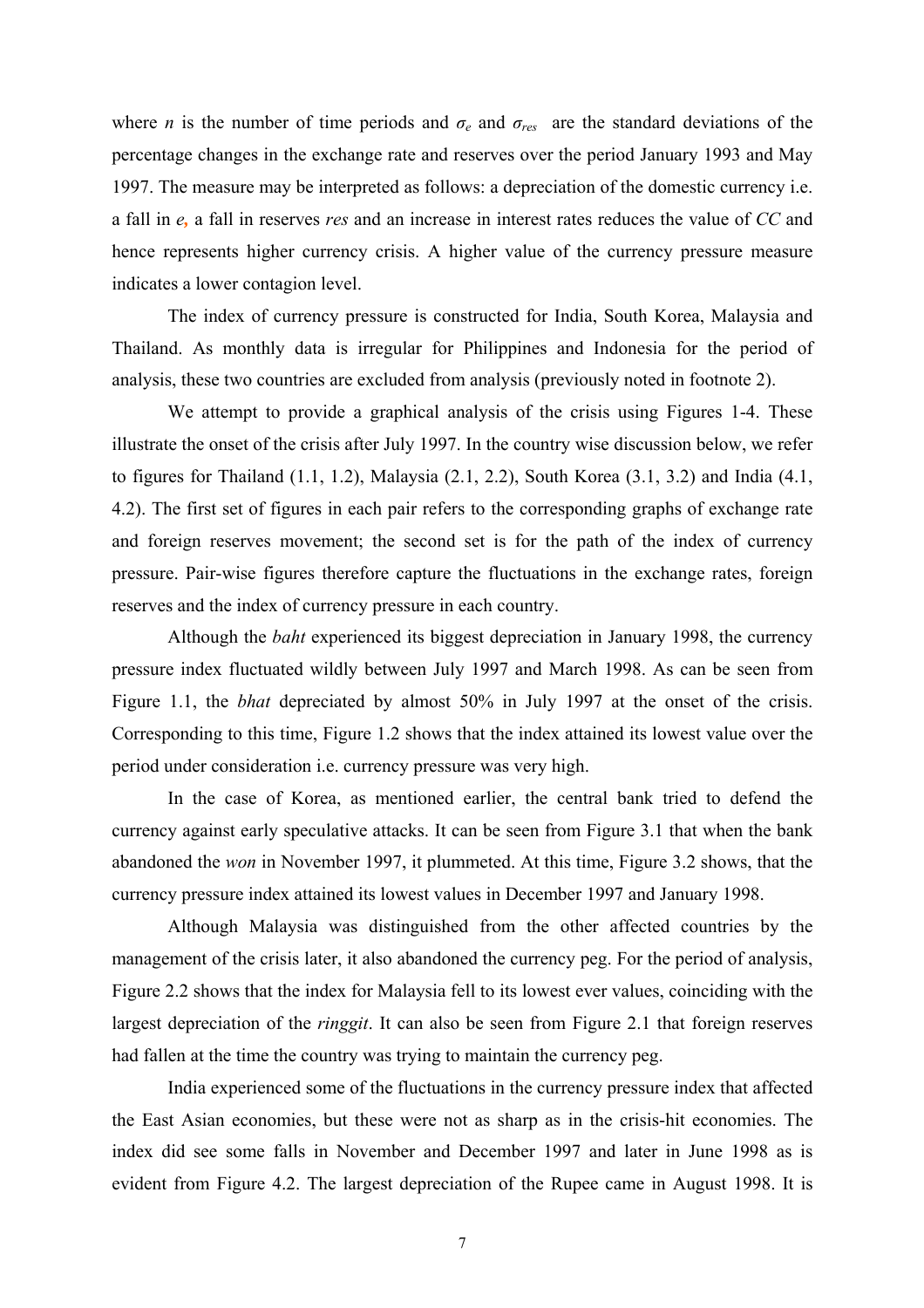interesting to note that the Rupee *appreciated* marginally in July 1997, at a time when Thailand, South Korea and Malaysia experienced depreciations. From Figure 4.1, it can be seen th at after the depreciation of the Rupee, foreign reserves began to increase once again.

May/June1998. The *won* began to stabilize, gaining against the US dollar and was followed Korea led a temporary turnaround in the Asian financial markets. As can be seen from Figures 3.1 and 3.2, the exchange rate and currency crisis measure recovered to some extent after December 1997. By March 1998, however, the Asian financial markets served another setback, and the values of relevant variables (exchange rates, foreign reserves and currency crisis measure) rapidly worsened again. The renewed financial pressure began to abate about by other Asian currencies recovering.

By November 1998 and January 1999, Thailand and Korea were well on their way to recovery. In case of Malaysia, the *ringgit* had bottomed out by June 1998.

and external factors. These variables capture the effects of financial inter linkages between conomies as in the case of East Asia. e Given the measure of currency pressure developed above, we now estimate the contagion effect. We hypothesize the index of currency pressure as a function of domestic

### **4. A Model of Contagion**

February 1998; March 1998 to December 1998; and June 1997 to December 1998 with referen ce to Thailand, Malaysia, South Korea and India. From mid August 1997, contagion rapidly spread to other ASEAN economies and by October, its effects were felt outside this block of countries. The East Asian economies continued to feel the effects of contagion till December 1997 and January 1998. We study the contagion effect over two sub-periods and the entire length of the crisis: June 1997 to

currency crisis) is modelled as a function of a measure of money supply, foreign reserves, and the real exchange rate. When faced with a currency crisis, the government can either devalue the currency: or meet the demand of foreign exchange by running down reserves or raise the domestic interest rate to increase the demand for domestic currency. Following Fratzcher (1998), to analyse the contagion effect, the index of currency pressure (which measures the extent of

We estimate a contagion model using panel data for the four countries - India, Thailand, Korea and Malaysia over the period June 1997 and December 1998 as follows:

where *i* is the index of countries and *t* is the time index in months.  $CC_{it} = \alpha_{it} + \beta_{1i} m_{it} + \beta_{2i} res_{it} + \beta_{3i} e_{it} + u_{it}$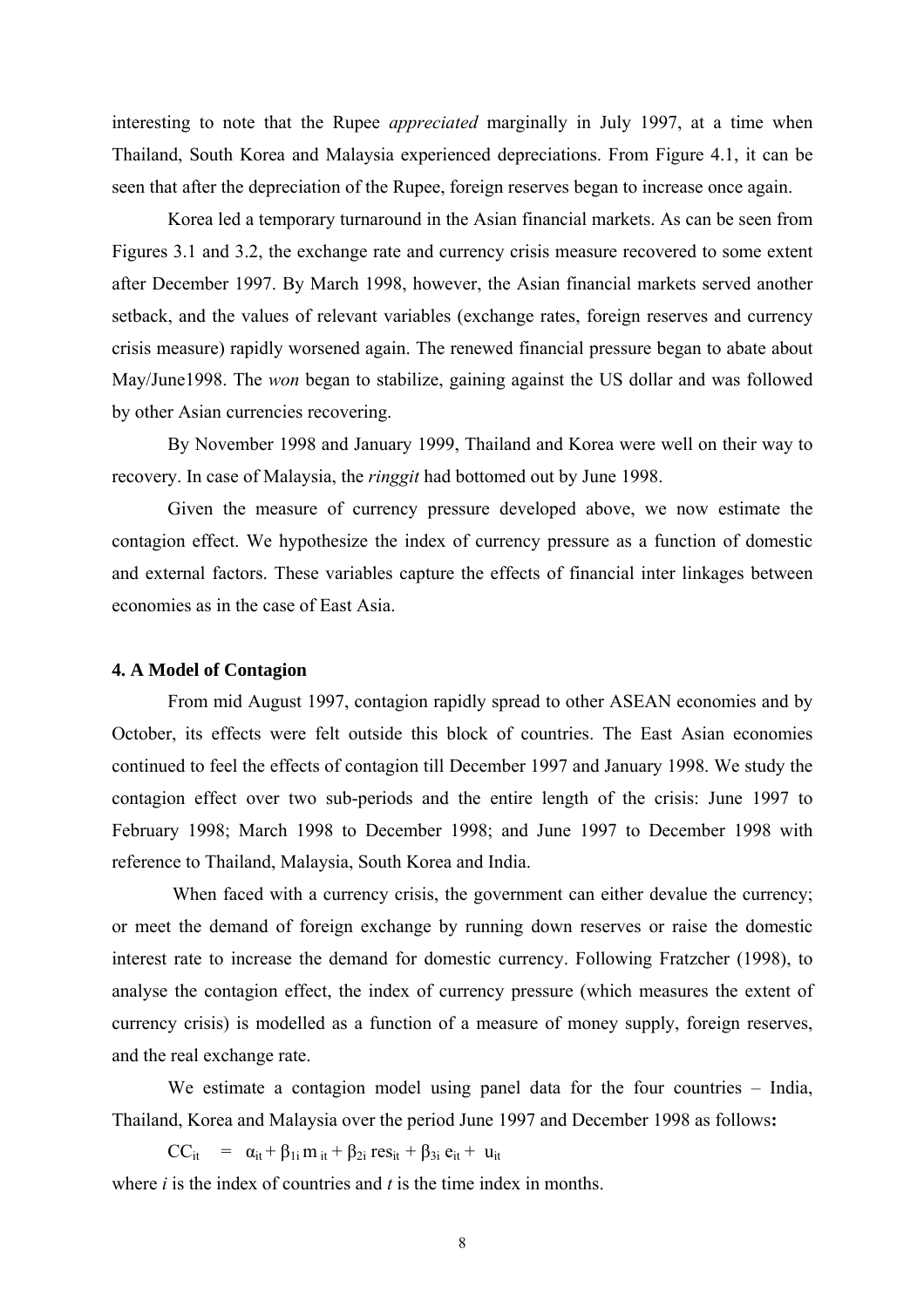The three economic fundamentals used to examine the contagion effect in the four countries in this paper are as follows: *m* is the ratio of money supply, M3, to the index of industrial production (y); *res* is the ratio of foreign reserves to y; and *e* is the real exchange rate.

Krugman's (1979) seminal model suggests that the period preceding the crisis would be characterised by a persistent decline in international reserves. Therefore, a rise in foreign reserves *res*, which increases the ratio of reserves to y is expected to reduce the contagion effect or increase the value of  $CC_t$ .

A high rate of monetary expansion is a leading indicator of the crisis (Kaminsky et. al 1997). The literature stemming from Krugman's analysis discusses how an expansionary monetary policy leads to a loss in international reserves, forcing the central banks to give up defending the currency, thereby resulting in a currency crisis. Hence, a rise in the ratio of M3 to y, *m* is hypothesized to lower the value of the dependent variable, i.e., the measure of currency pressure  $CC_t$ . An overvalued exchange rate is another leading indicator of the crisis. A rise in the exchange rate indicates a high demand for the foreign currency. This can be met by running down the international reserves or other channels such as raising the interest rate (Eichengreen et. al, 1996). Therefore, a rise in  $e$  leads to a fall in  $CC<sub>t</sub>$  or an increase in the contagion effect.

Expected signs of economic fundamentals

| Variables          | m | res                            |  |
|--------------------|---|--------------------------------|--|
| Currency pressure  |   | Negative   Positive   Negative |  |
| (CC <sub>t</sub> ) |   |                                |  |

#### **5. Panel Data Methodology and Empirical Estimates**

Given that the contagion model involves four countries and is estimated over three different time periods, we use panel data methodology for estimation.

Panel data sets are typically data sets that pool observations on a cross-section of entities such as countries, firms, people etc. over multiple time periods. The primary advantage of such a data set stems from the large number of observations that become available and this leads to a greater reliability of parameter estimates. A typical panel data model can be written in the following form: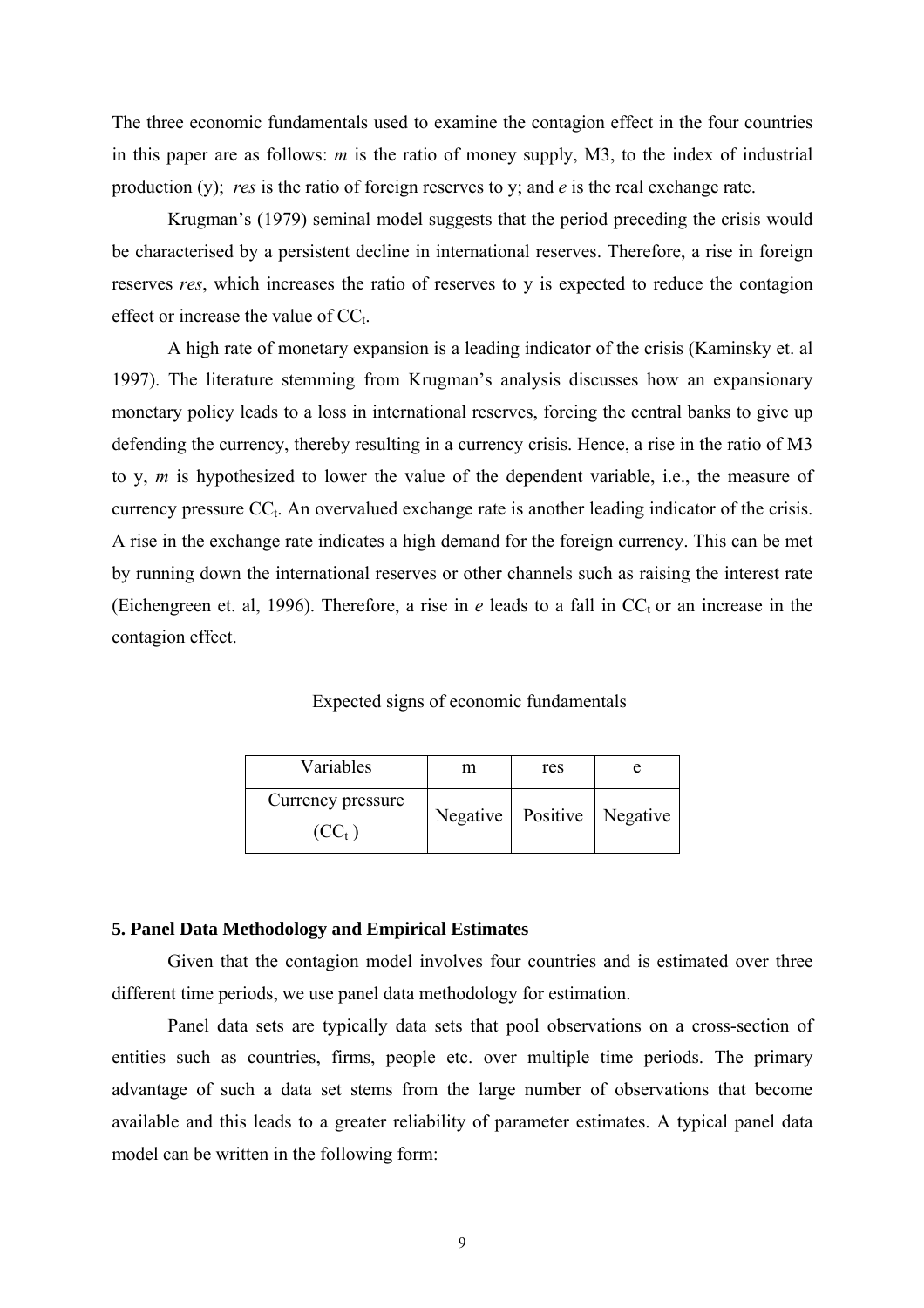$$
y_{it} = \alpha_i + X_{it} \beta + \epsilon_{it}
$$

where  $i=1,2,...,N$  and  $t = 1,2,...,T$ 

Here 'i' subscript denotes the entities and 't' denotes the time period. There are N individuals and T time periods in a typical panel. Thus y is an NTx1 stacked matrix of the dependent variable, X is the NTxK stacked matrix of the K independent variables, β is the Kx1 vector of the unknown parameters and  $\varepsilon_{it}$  is the error term. Thus  $X_{it}$  is the it<sup>th</sup> observation on the K explanatory variables. The individual effect,  $\alpha_i$ , is constant over time t and specific to the individual cross-sectional unit i.  $\varepsilon_{it}$  is assumed to have zero mean and constant variance and to be independently distributed overtime and individuals.

In our model of contagion, N refers to the countries under consideration: Thailand, India, Malaysia and South Korea. K is the set of independent variables, *m*, *res*, and *e*. T is the number of observations corresponding to the selected time periods.

The choice of an estimation technique that is appropriate for the above model depends on the assumption of  $\alpha_i$ . If  $\alpha_i$  are assumed to be fixed parameters, then the model is fixedeffects model. On the other hand, if  $\alpha_I$  are assumed to be random, so that  $\alpha_i = \alpha + \mu_i$ , where  $\alpha$  is an unknown parameter and  $\mu_i$  is a random variable with mean zero and constant variance, then the model is known as random-effects model.

Selection between fixed effects model and random effects model is based on the Hausman (1978) test. However, the random effects variance is based on the assumption that the number of individuals  $(N)$  exceeds the number of estimated parameters  $(K)$ , not including the constant. In our case of varying coefficients, the number of countries, four, exceeds the number of estimated parameters, three, without the constant. Therefore the test cannot be estimated and used as a selection criterion. Thus, the Fixed-Effect model is estimated for the two sub-periods and the entire period.

The panel model is estimated for the whole period of the crises (1997:06-1998:12), and two sub periods: 1997:06-1998:02 and 1998:03-1998:12. The period wise analysis is given below and a summary of the results is reported in Table 4. We find that the signs of the coefficients are as expected.

*First sub period: June 1997 to February 1998 – Thailand experienced significant currency* pressure through all the three channels, money supply, foreign reserves and the exchange rate. The money supply *m*, and *e* were the significant factors resulting in contagion in South Korea. The noticeable fact of the Korean case is that there is immediate evidence of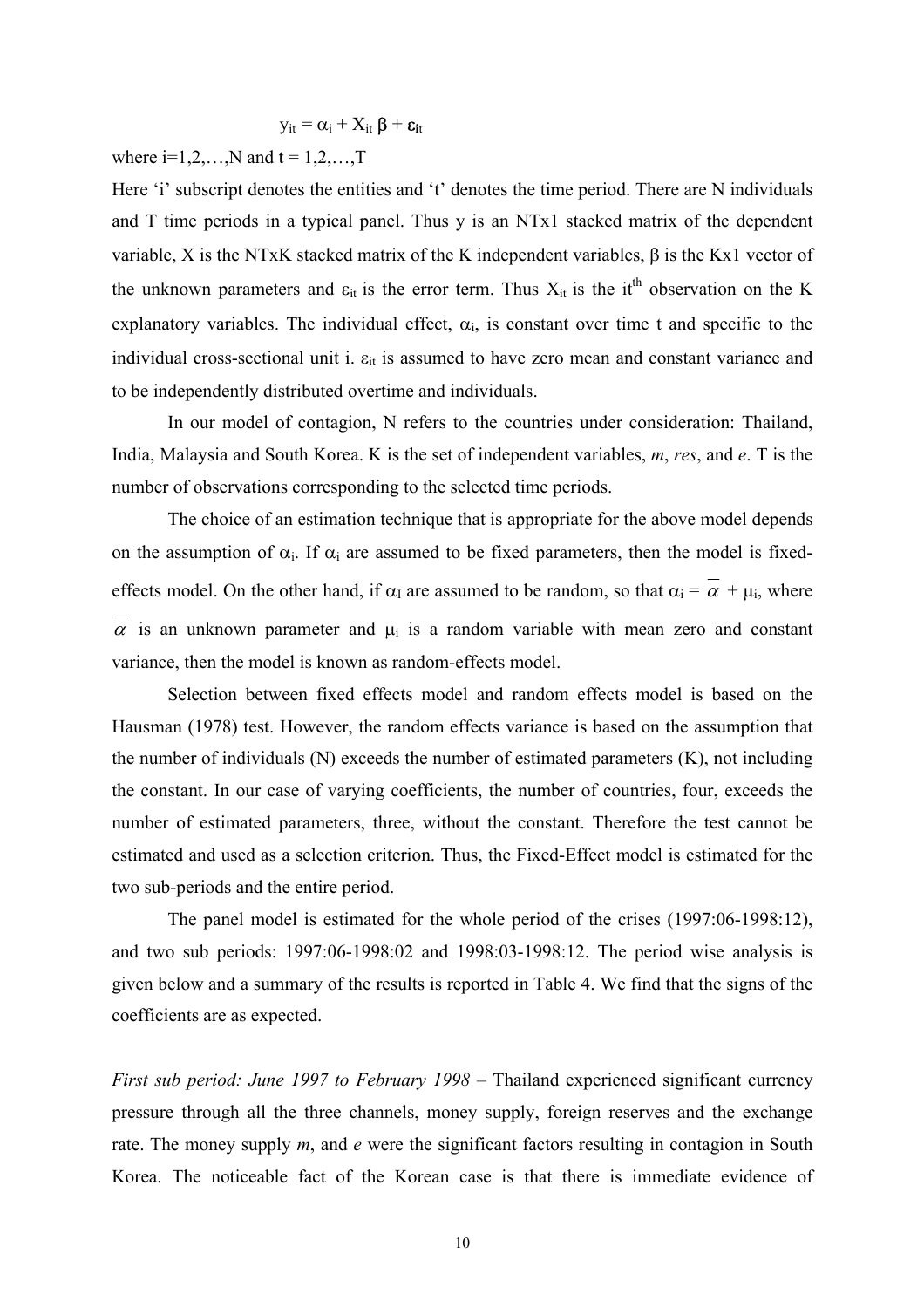contagion. Both Malaysia and India did not experience any contagion effects through any of the three channels.

*Second sub period: March 1998 to December 1998* – Currency pressure affected Thailand through *e*. There is significant contagion only through *e* in the second sub period in South Korea. Contagion affected Malaysia through *m* and *e* in the second period. In India, there is some evidence of contagion through *m* and *res*.

*Entire period of the crisis: June 1997 to December 1998* - The analysis for Thailand is different from other countries as it is the country where the East Asian crisis originated. Thus, currency pressure in the first period through *m*, *res*, and *e* in the first period is sufficient to ensure it via all the three channels in the whole period. Contagion affects Malaysia with a lag through *m* and *e* in the entire period. The same channels also cause contagion in South Korea. In India, there is no evidence of contagion, if we take the whole length of the crisis. This implies that contagion in the second sub period is not strong enough to result in a significant effect in the entire period.

It is evident from the results presented in Table 3 that there was only weak contagion effect in India. This is in sharp contrast to the results of other countries. Thailand, South Korea and Malaysia experienced contagion effects through at least two of the variables under consideration: *m*, *e*, or *res*.

### **6. Indian Exchange Rate: A Historical Perspective**

Before we analyze how India insulated itself from the East Asian crisis, we provide some insight into the historical movements of the Indian exchange rate. Figure 5 shows the evolution of the Dollar-Rupee rate for the last decade.

From 1975 to 1992, the rupee exchange rate was officially determined by the Reserve Bank of India and was based on a weighted basket of currencies of India's major trading partners. India experienced a balance of payments crisis in 1991. It was due to a combination of internal weaknesses along problems of the external sector. Within the economy, the main causes were excessive regulation of private industry and trade by the government, a weak financial system and high fiscal deficits. In the external sector, the primary contributing factors was an overvalued exchange rate. The government undertook a comprehensive plan to deal with the crisis, among which, one was to devalue the exchange rate and transform the system from a discretionary, basket pegged system, to a market determined, unified exchange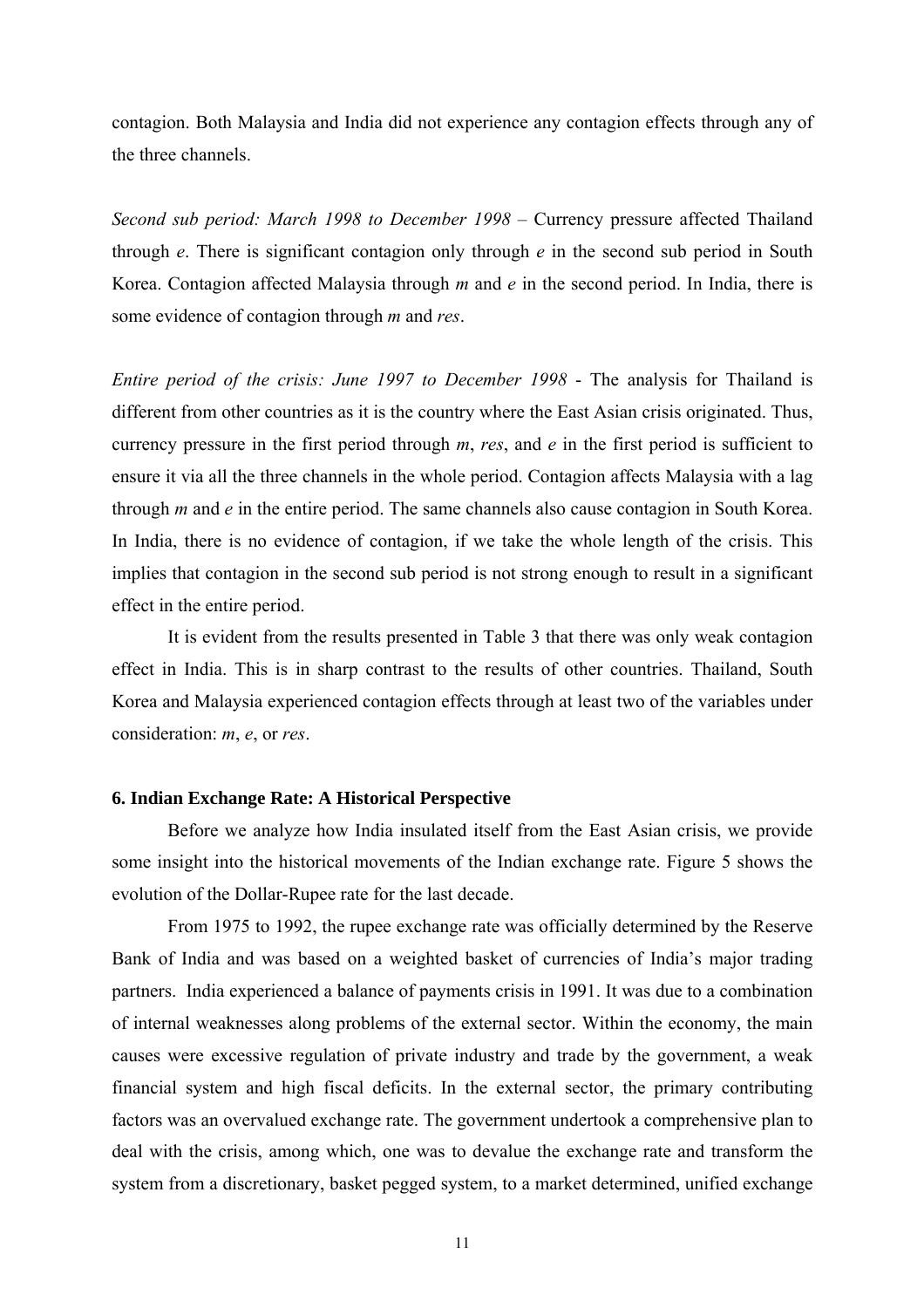rate, following a short intermediate period of dual rates. In July 1991, the Rupee was devalued by 18%.

Since 1993, the exchange rate has exhibited fluctuations that have been more severe during the crisis period. For instance, it depreciated by 6.31% between July 1997 and March 1998 and by approximately 11% from July 1997 to December 1998 (Table 3). Foreign currency reserves fell from 29 billion dollars to 26.77 billion dollars between July 1997 and June 1998. But by December 1998, reserves increased to 29.83 billion dollars.

Since August 1994, the rupee is convertible on the current account and the process of integration of the Indian financial market with the rest of the world is underway. Capital account convertibility is allowed for foreigners, foreign based corporates and non-resident Indians. Several types of exchange controls have been dismantled and the Indian rupee is no longer pegged. The Reserve Bank of India (RBI) however, continues to follow a policy of 'dirty' or managed floating.

The aim of the managed float of the Rupee is to foster international competitiveness and to limit daily market volatility. The Bank has used exchange market intervention, monetary policy and administrative measures for this. The regime can be interpreted to be more flexible during normal market conditions and managed when chaos prevails. In the former case, intervention may be viewed as passive, while in the latter case, active. The objective behind passive intervention could be to avoid a nominal appreciation or depreciation whereas in the case of active intervention, the objective is to avoid disruptive market corrections. During phases of active intervention, a combination of leaning with the wind and leaning against the wind may be applied, depending on the perceptions about the extent of accumulated misalignment at the beginning of any episode of exchange market pressure. Intervention is used for several reasons: evening out the volatility of the exchange rate and correcting the misalignment in relation to fundamentals as well as to prevent depreciation of the Rupee and keep it along the desired macroeconomic path. In the next section we examine whether intervention by the Central Bank helped to insulate the Indian economy from the effects of the East Asian currency crisis.

## **7. How did India insulate itself from the East Asian crisis?**

It is clear from section 5 that there was very little contagion in the Indian context. As the data in Table 2 reiterate, India shared none of the crisis indicators of the affected East Asian economies.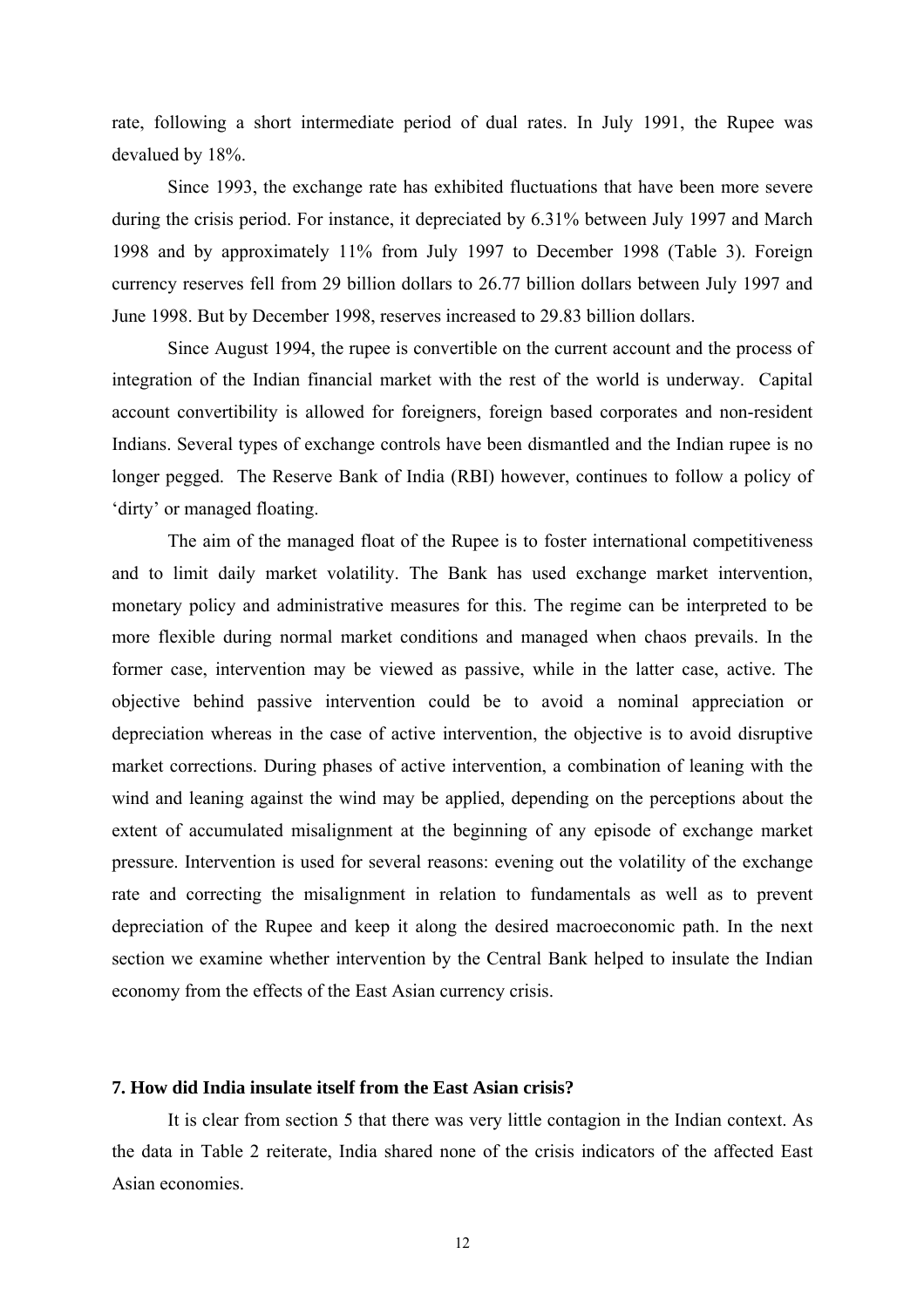India had learnt from the lessons drawn from its own external crisis in 1991, several of which were reinforced by the Mexican *peso* crisis. After 1991, several major economic and financial reforms were taken. Thus, India had in some sense, responded to the fallibilities present in the East Asian economies, which had contributed to the crisis of 1997. Before the crisis, the short term external debt was tightly controlled; the current account deficit was manageable; the limits on exposure of financial intermediaries to stocks and real estate reduced the risk they were subject to; the market determined exchange rate system was managed. This management continued from July 1997 to December 1998. There was also tight capital controls on domestic firms and individuals although foreign direct and portfolio investors in India enjoyed complete convertibility. As a result, it can be seen from tables 7 and 8 that the key macroeconomic indicators in India were stable during the period of the East Asian crisis and thereafter.

The Reserve Bank of India played an important stabilizing role during the crisis. Substantial intervention by the bank in the spot and forward exchange rate markets helped to curb speculative pressures and excessive volatility. The intervention policy adopted by the RBI is discussed below. We also highlight the main monetary measures undertaken during the crisis period as well as trade linkages.

#### *Intervention Policy of the RBI during the East Asian crisis*

We use the empirical observations on intervention and exchange rate volatility to show that the Bank was generally averse to excessive fluctuations of the exchange rate during the crisis, and took measures to moderate the movements in case of volatility in the foreign exchange market. This can easily be seen from Figure 6 which shows the level of RBI intervention during the East Asian crisis period as measured by sales and purchases of the US dollar. Gross intervention is the sum of purchases and sales of the US dollar, irrespective of the sign. Net intervention is the same, except that the sum takes account of the signs.

The monthly percentage change in the exchange rate and its volatility<sup>[5](#page-13-0)</sup> are plotted in Figure 7. We note that the volatility is generally a mirror image of the month-by-month changes. For example, between November 1997 and January 1998, the exchange rate registered a large decline in the monthly change, and a corresponding rise in volatility. Using Figures 6 and 7, we note the close association between the Bank's intervention and volatility of the exchange rate – higher level of intervention in January 1998 succeeded the

<span id="page-13-0"></span> <sup>5</sup> <sup>5</sup> Volatility is measured by the moving three month standard deviation of the monthly percentage change in the exchange rate.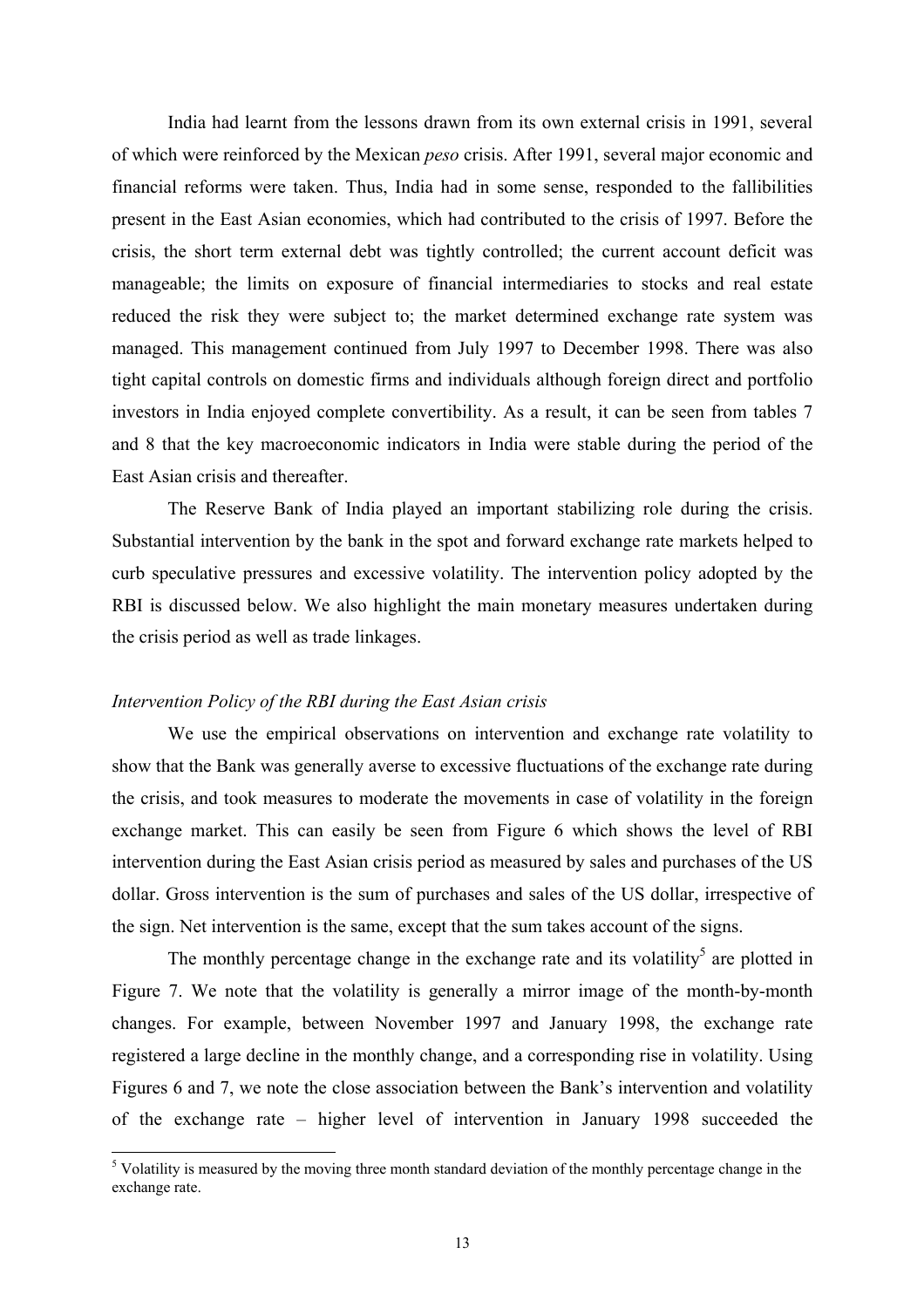significantly higher volatility of the Rupee Dollar exchange rate between November-December 1997. High volatility between May-July 1998 resulted in the second major spike in intervention activity between July and September 1998. Thus, the RBI has used its intervention strategy to temper the volatility of the exchange rate following periods of large fluctuations in the exchange rate during the crisis period.

It is also worth noting that while the central bank's intervention activities were able to impart stability to India's foreign exchange market, similar actions were not possible in some of the East Asian countries due to a fixed parity with the dollar.

### *Monetary Measures Undertaken*

Monetary policy was tightened in a phased manner from November 1997 onwards as RBI interventions were deemed inadequate in controlling the volatility of the foreign exchange market. This resulted in a mid-January 1998 package that signalled an increase in interest rates and increased the reserve requirements. The pressures of the foreign exchange market forced the RBI to resort to the "announcement effects" of the Cash Reserve Ratio (CRR), despite its previous commitment to use Open Market Operations (OMO) as the preferred indirect instrument of monetary policy. Other than CRR and repurchase operations, the RBI also used export credit and surcharges on import finance. The programme of reducing the Cash Reserve Ratio (CRR) was deferred to the future in November 1997. Additionally, a fixed repo rate of 4.5% was introduced to absorb surplus liquidity. In December 1997 and January 1998 the CRR was increased by 1%. Similarly, the interest rates on repos were further increased: first to 5% and then further to 9%. The reverse repo facility was made available to Primary Dealers in Government Securities market at the Bank Rate on a discretionary basis. The Bank rate rose from 9% to 11% in January 1998. In April 1998 the monetary measures were eased and CRR was reduced to its pre crisis levels. Interest rate on fixed repos was reduced to 7% and later to 6%. Monetary policy was tightened again in August 1998 (Acharya, 2001). As a result of these measures, the Rupee began to stabilize and market expectations of further depreciation were reversed.

### *Restrictions on Capital Flows*

Traditionally, there have been two kinds of capital controls: targeted measures to regulate short term inflows and outflows and pervasive restrictions on all sorts of capital transactions.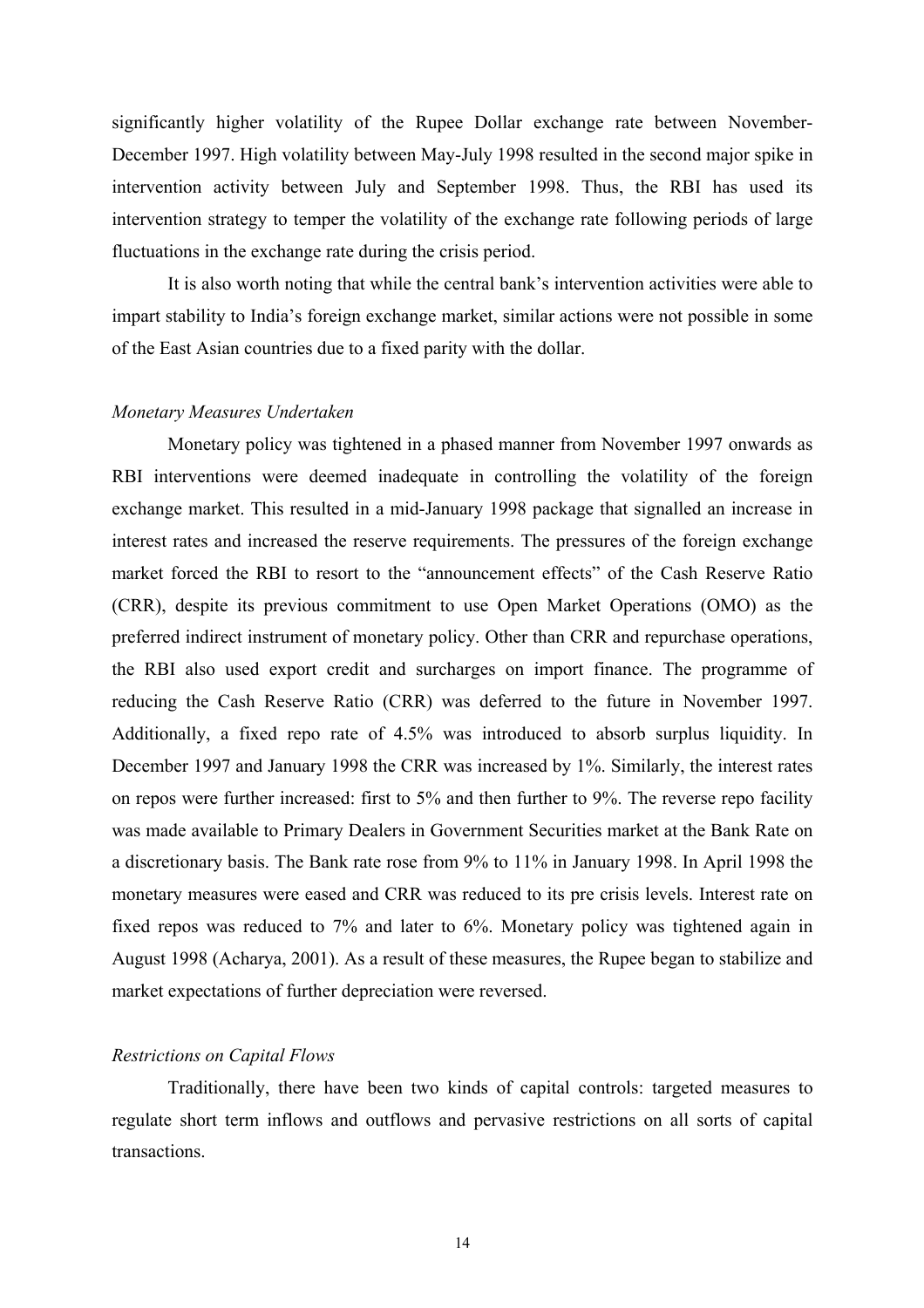Targeted measures include unremunerated reserve requirements, limits on open currency positions, taxes on cross border flows and quantitative restrictions on portfolio transactions<sup>6</sup>. These kinds of measures are usually used in episodes of 'overheated' portfolio inflows, or large capital outflows in a crisis period, when there were concerns about the effect of such flows on domestic interest rates and money growth.

Pervasive restrictions have been usually been used to allow full use of domestic resources, without worrying about external volatility and influence. These include prohibitions on capital inflows and outflows, requiring approval for capital transactions, multiple exchange rate regimes, and often, current account restrictions. These kinds of measures were present in India before and during the East Asian crisis. Specifically: capital outflows by residents were highly controlled; portfolio investments by foreign investors could be made through FIIs only; offshore borrowing by Indian corporate was overseen by the government; the end use and maturity of foreign loans was also controlled and overall caps were set on external borrowing. Banks could not maintain foreign liabilities without prior approval and short term debt was not allowed. The result of these capital account restrictions was that the Indian exchange rate remained mostly isolated from the East Asian financial crisis, as discussed above.

#### *Trade linkages with East Asian countries*

India's relative isolation from the contagion effects of the East Asian crisis can also be explained in terms of weak trade linkages with the other affected countries. Exports of 10 major East Asian countries (Thailand, Malaysia, Korea, Indonesia, Philippines, China, Hong Kong, Singapore, Japan Taiwan) amongst themselves account for about 50% of their total exports. Trade ties are thus strong. However, as can be seen from Table  $5^7$  $5^7$ , the East Asian economies affected by the crisis account for only a small portion of India's foreign trade.

# **8. Conclusions and Implications**

This paper has tried to analyse the effect of the East Asian financial crisis on the Indian exchange rate vis-a-vis three other affected countries. Active intervention by the Reserve Bank, controls on capital flows, phased tightening of monetary policy, weak trade

<span id="page-15-1"></span><span id="page-15-0"></span> <sup>6</sup>  $<sup>6</sup>$  Among the East Asian countries. Thailand and Malaysia are good examples of countries that have used</sup> targeted measures during the 1997 crisis. Both economies have been fairly open to portfolio capital flows. 7  $\frac{7}{7}$  Ratios are indicative of trade for the past few years.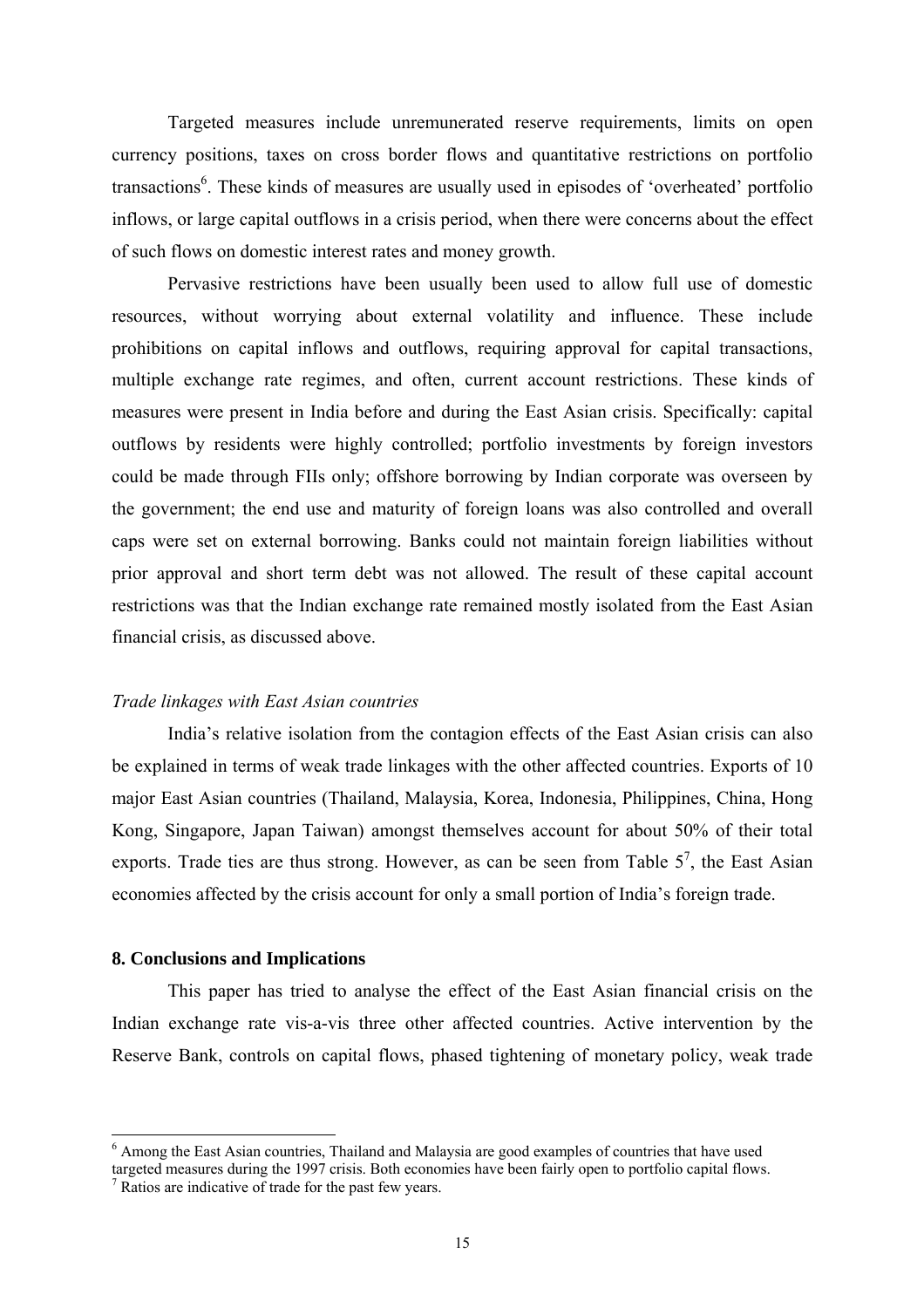linkages and strong macroeconomic fundamentals ensured that India remained mostly immune from the East Asian crisis.

Over recent years, the broadly market-determined exchange rate policy has implied that the Indian exchange rate has demonstrated adequate flexibility against major world currencies. For instance, over 2001 and 2002, the Rupee depreciated approximately 5.7% and 3.4% against the US dollar. The period 2003-2005 saw an appreciation of the Rupee on average, while 2006 saw further depreciation. In 2007, it once again appreciated against the US dollar while the RBI demonstrated discretionary use of intervention policy to curb excessive movement in the exchange rate.

Financial markets in India have also overseen a paradigm shift. In the preliberalization era, they were characterized by administered interest rates, quantitative ceilings, captive markets for government securities, pegged exchange rate, current and capital account restrictions. Various reforms have ensured that the markets have made the transition to a regime of market determined interest and exchange rates, price based instruments of monetary policy, current account convertibility and phased liberalization of the capital account.

While India was able to insulate itself from East Asian crisis to a large extent, the imperative question now is whether India is equipped to avert any future crises. As India moves towards integrating with the global economy, it has learnt several lessons from its own 1990-91 crisis, the Latin American crisis as well as the East Asian crisis. These include ensuring prudential norms in the financial and banking sectors, reducing the exposure of the financial sector to speculative markets including real estate and stocks; maintaining fiscal stringency; keeping external debt and the current account deficit at a low level; reducing volatility in the foreign exchange markets as well as ensuring stability in capital flows.

To better understand the current state of the Indian economy, we examine first, the macroeconomic fundamentals of the economy, and second, the exposure of the economy to foreign capital inflows.

India's current macroeconomic fundamentals are shown in Table 6. These show that India's macroeconomic fundamentals should hold it in good stead in the years to come. The growth indicators show that the GDP growth approximately doubled between 1990-91 and 2005-06. The rate of GDP growth rose from about 3% in the 1950-1980 period, to 6% in the 1980s and 1990s. In the last four years, between 2003 and 2007, the economy grew 8.5% on average. Thus, there is tangible evidence of self accelerating growth. The ratios of savings and investment to GDP have grown and inflation has been kept in check. Prices have been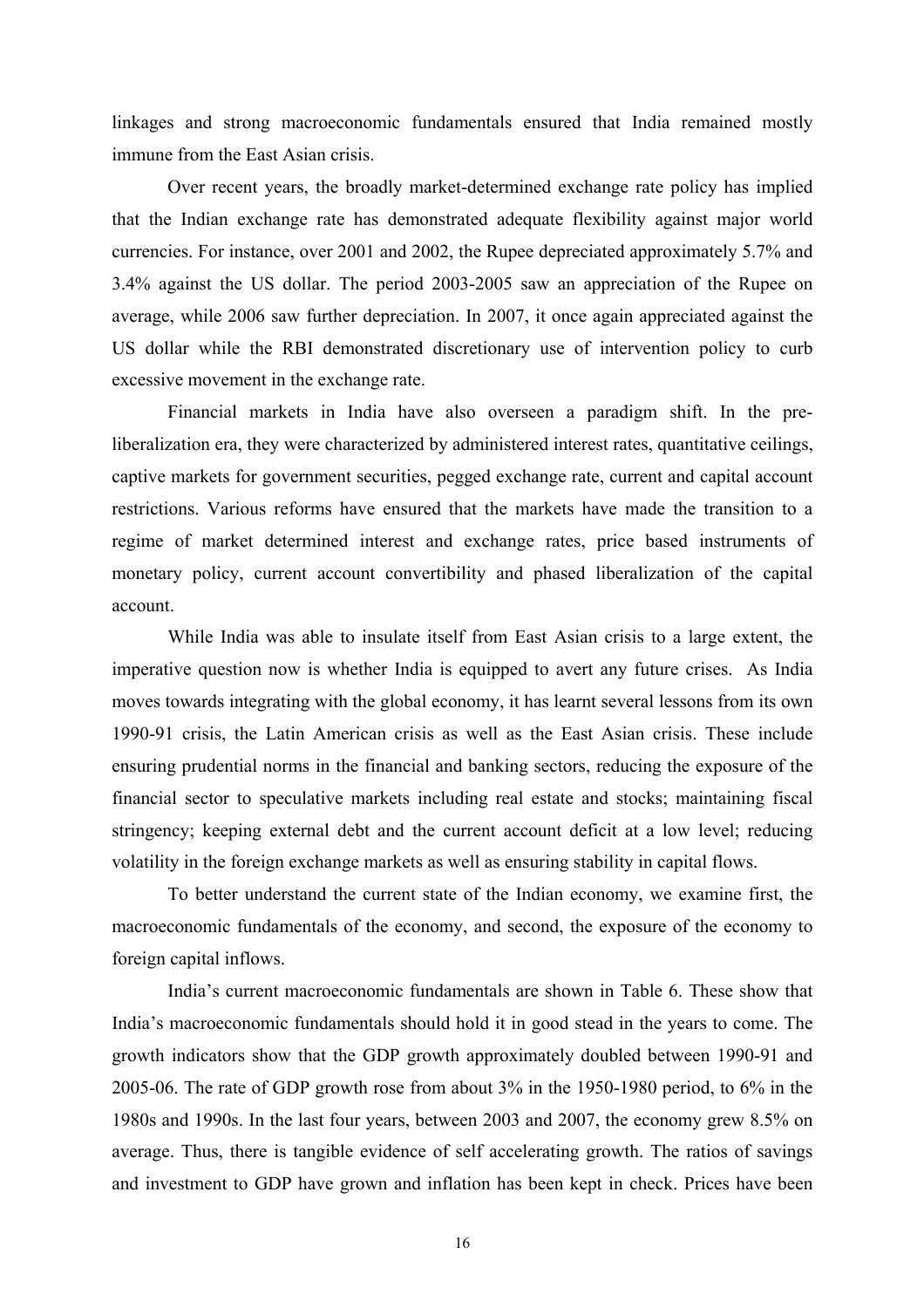mostly stable as well. In line with the growing economy, the share of agriculture in GDP has also reduced to about 20% from 40% in the 1970s while the services sector is burgeoning at close to 60%.

The fiscal position of the government has also improved considerably. The deficit of the central and state governments reached unprecedented levels after the 1990/91 crisis. Since then, efforts have been made to control this. Under the Fiscal Responsibility and Budget Management Act of 2003, the government intends to reduce the ratio of the gross fiscal deficit to GDP to 3%.

Trade in goods (exports plus imports) as a percentage of GDP has increased from 14.6% in 1990-91 to 32.9% in 2005-06. Exports have grown from 5.8% of GDP in 1990-91 to 13.2% in 2005-06 while imports have risen from 8.8% to 19.7% over the same period. Current account deficit has decreased over the years showing the buoyant trade in services as well as remittances. On the other hand, foreign exchange reserves have seen a quantum jump from US \$5.8 billion in 1990-91 to US \$151.6 billion in 2005-06 reflecting the comfortable external position of the Indian economy.

The Indian economy also experienced a large increase in net capital flows following the introduction of reforms in the 1990s. Net capital inflows more than doubled from an average of US \$4 billion in the 1980s to an average of approximately US \$ 9 billion during 1993-2000. The proportion of non-debt flows in total capital flows increased from 5 percent in the second part of 1980s to 43 percent during 1990s and further to about 70 percent in 2000-2006. Table 4 shows the details of the division between non-debt and debt creating flows.

As shown in Table 7, within non-debt creating flows, the proportion of portfolio investment in total capital flows was more than 50 percent in 2003-04 to 2005-06, up from 28 percent in 1990-91 to 1996-97 and 18 percent in 1997-98 to 2002-03. This drop in the 1997- 98 through 2002-03 period was possibly due to the East Asian crisis as reflected in the data given in Table 7.

The rise in the proportion of portfolio investment has also imparted increased volatility to the total capital flows, which in turn, increases the volatility of the exchange rate. While the RBI has been playing an important role in the stabilization of capital flows via sterilization activities, with increased capital liberalization and global integration, India is now exposed to the volatility of foreign capital flows and, in general, that of the international financial environment.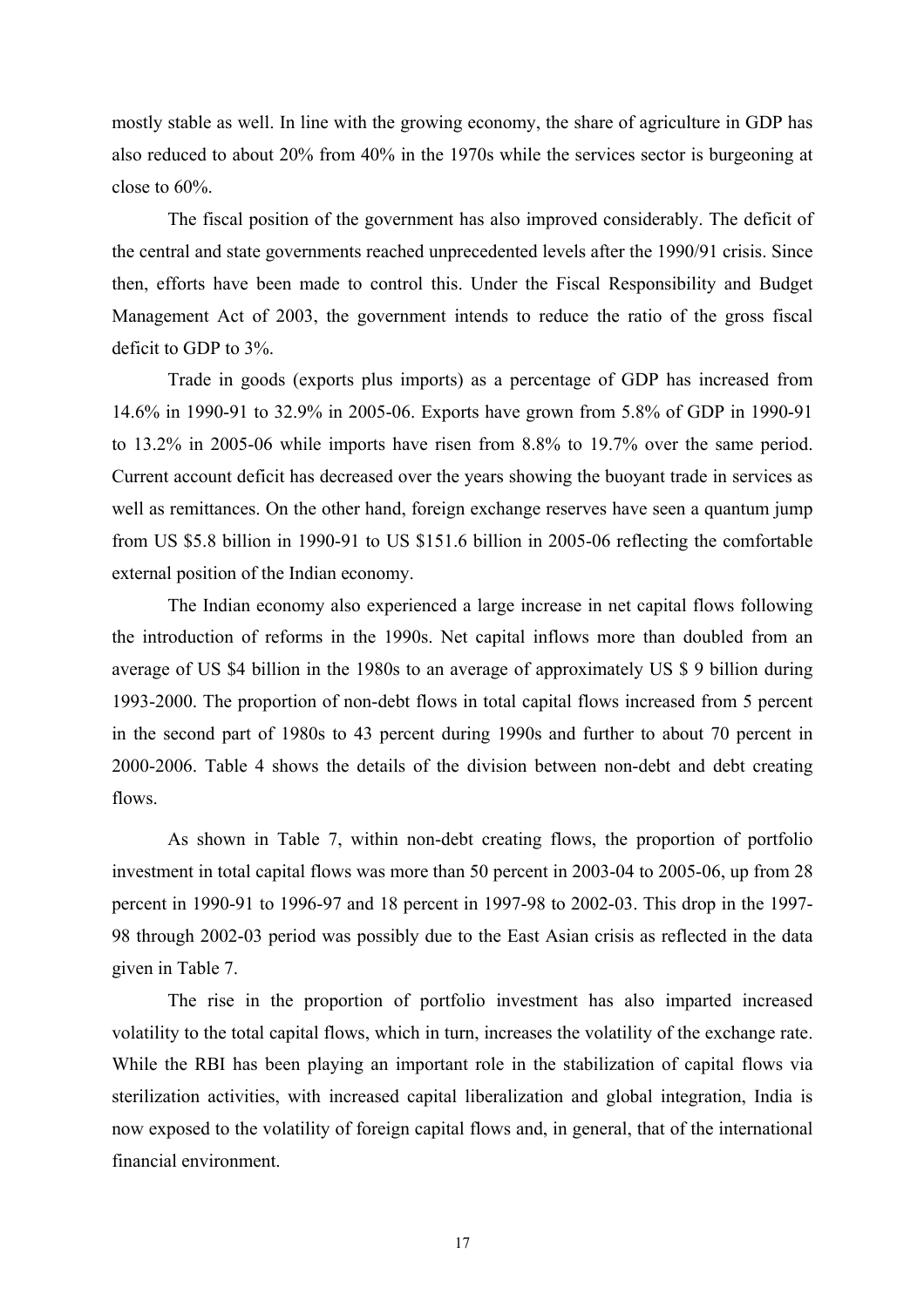Thus, despite the strong economic fundamentals, a sound financial architecture and active intervention by the central bank, a decade after the East Asian crisis, it is difficult to predict if India will be able to avert financial crises in the future. Due to the increase in the openness of the economy, India is now more vulnerable to external shocks than it was a decade ago. The key issue is that financial contagion is difficult to anticipate especially since to some extent it depends on investor confidence, market sentiment and trust in financial markets, institutions as well as policy measures. With a change in confidence, Keynes' 'animal spirits' may come into play that can make investors susceptible to herd behaviour and speculative bubbles that can turn out to be self-fulfilling.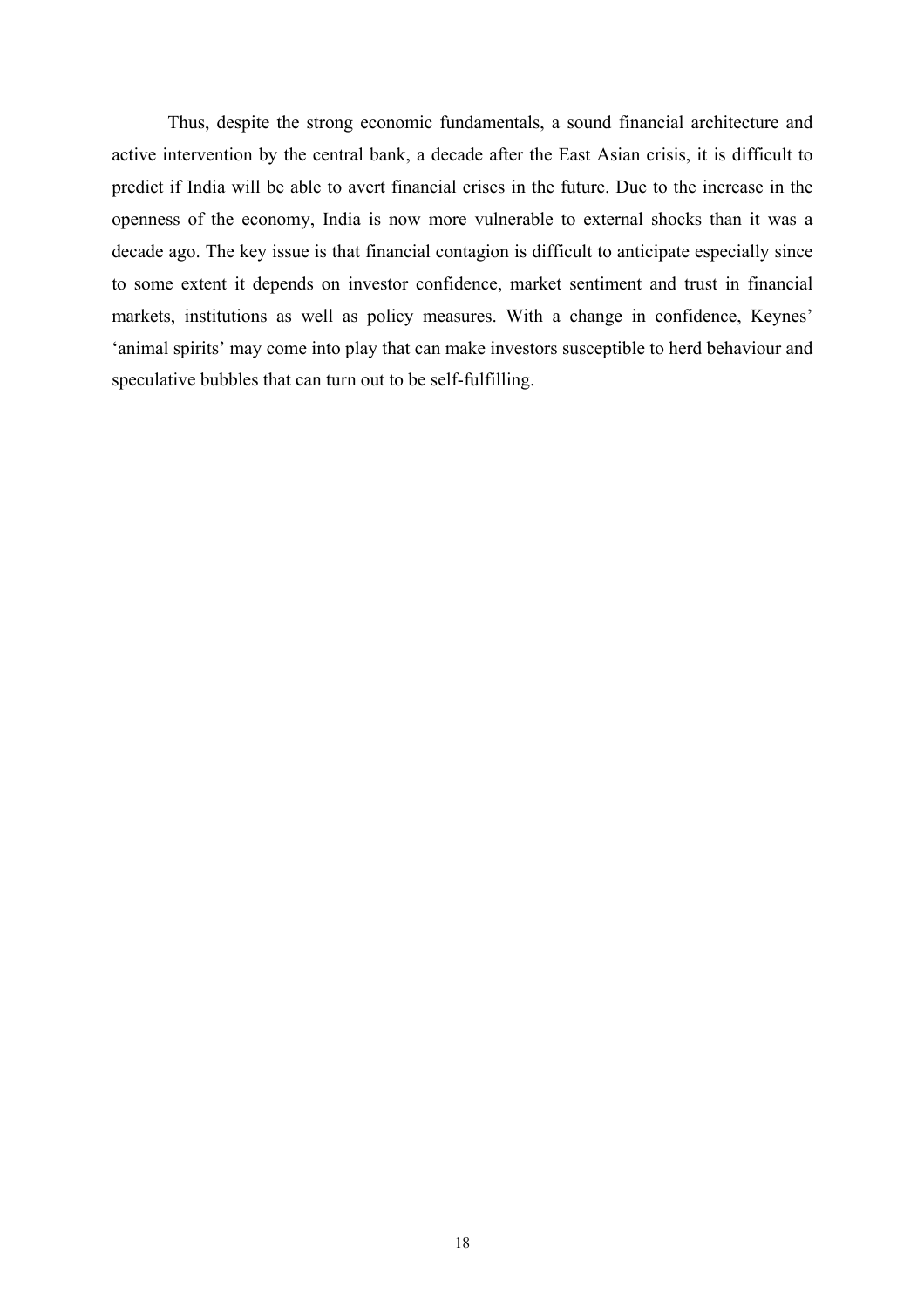### **REFERENCES**

Acharya, S., (2001) "India's Macroeconomic Management in the Nineties", *ICRIER Working Paper.* 

- Desai, P., (2003) "Financial Crisis, Contagion and Containment: From Asia to Argentina", Princeton University Press.
- Eichengreen, B., A. Rose and C. Wyplosz (1995), "Exchange Market Mayhem: The Antecedents and Aftermath of Speculative Attacks", *Economic Policy*, 21, pp. 249- 312.
- Eichengreen, B., A. Rose and C. Wyplosz (1996), "Contagious Currency Crisis", *NBER Working Paper* 5681.
- Eichengreen, B., R. Hausman and U. Panizza (2003), "Currency Mismatches, Debt Intolerance and Original Sin: Why They Are Not the Same and Why it Matters", *NBER Working Paper 10036.*
- Fratzcher, Marcel (1998), "Why are Currency Crisis Contagious?", *Weltwirtschaftliches Archiv*, Volume 134 (4). pp. 664-91.
- Gerlach, S. and Frank Smets (1995), "Contagious Speculative Attacks", *European Journal of Political Economy* 11, pp. 5-63.
- Buiter, W., Giancarlo Corsetti and Paolo Pesenti (1996), Financial Markets and International Monetary Cooperation, Cambridge, Cambridge University Press.
- Goldfajn, I., and Rodrigo Valdes (1995), "Balance of Payments Crises and Capital Flows: The Role of Liquidity", unpublished manuscript, MIT.
- Hausman, J.A. (1978), "Specification Tests in Econometrics", *Econometrica*, Vol. 46, No. 6, 1978, pp 1251-71.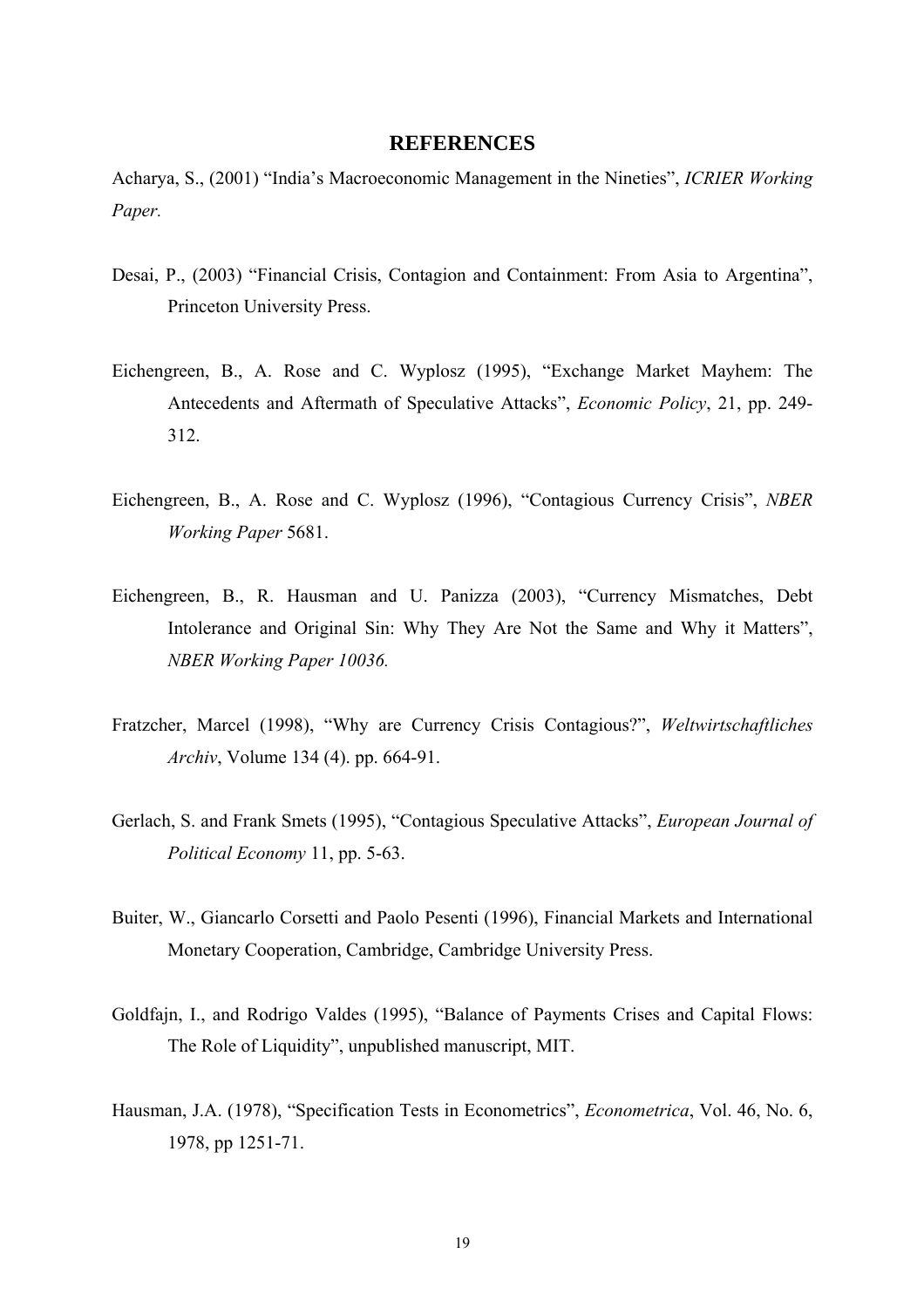- Kaminsky, G., S. Lizondo, and C.M. Reinhart (1997), "Leading Indicators of Currency Crises", *International Monetary Fund Working Paper* 79.
- Krugman, Paul (1979), "A Model of Balance of Payments Crises", *Journal of Money, Credit and Banking*, 11, pp. 311-25.
- Radelet S. and J. Sachs (1998), "The Onset of the East Asian Financial Crisis", *NBER Currency Crisis Conference*.
- Rakshit, Mihir (2000), "Crisis and Recovery 1997-99: East Asia Revisited", *ICRA Bulletin on Money and Finance*, January-March, pp. 19-78.

Report on Currency and Finance, 2005-06, Reserve Bank of India.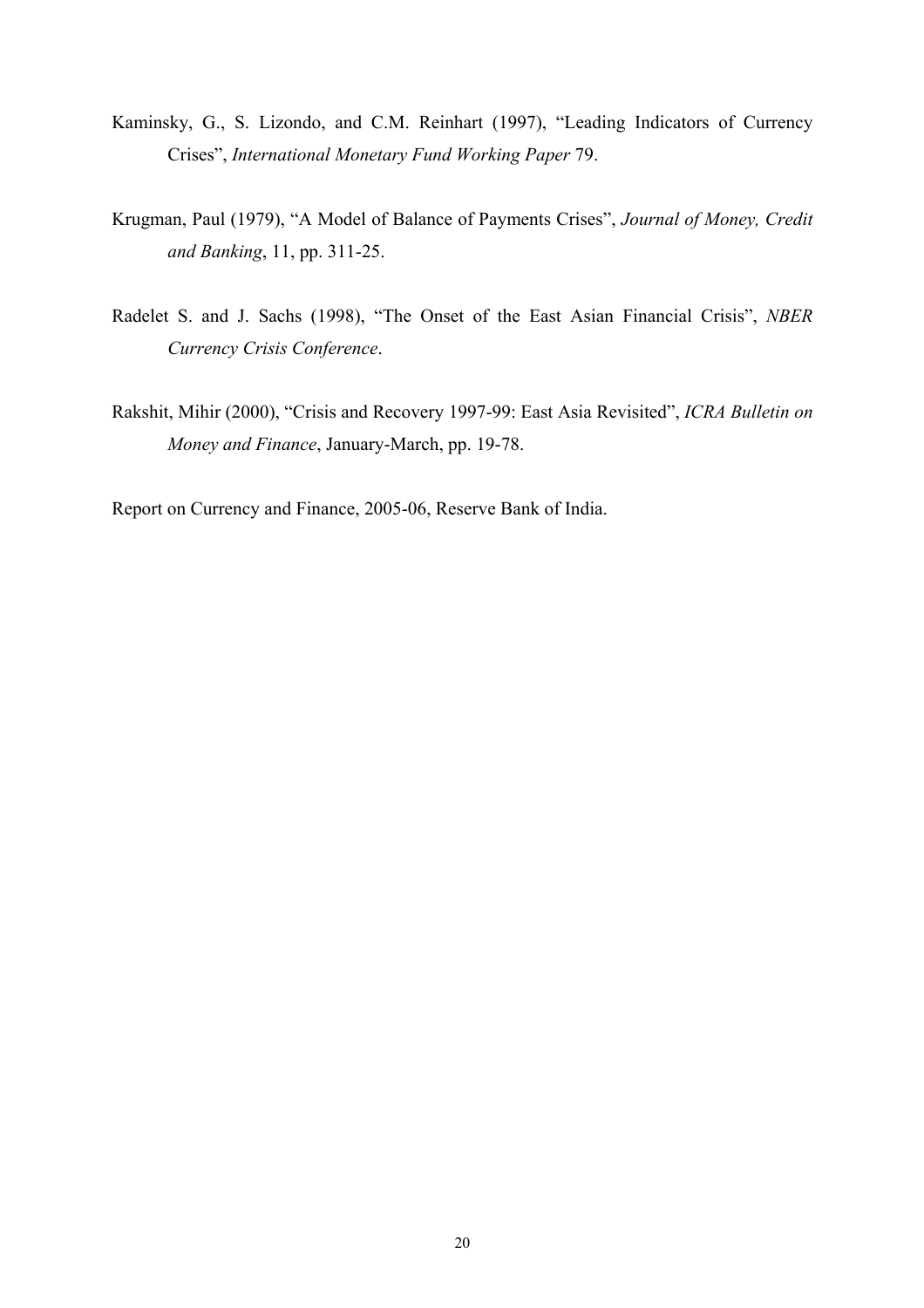**Figure 1.1 – Exchange Rate and Foreign Exchange Reserves in THAILAND** 



**Figure 1.2 – Index of Currency Pressure from 1993:02-1998:12 in THAILAND** 

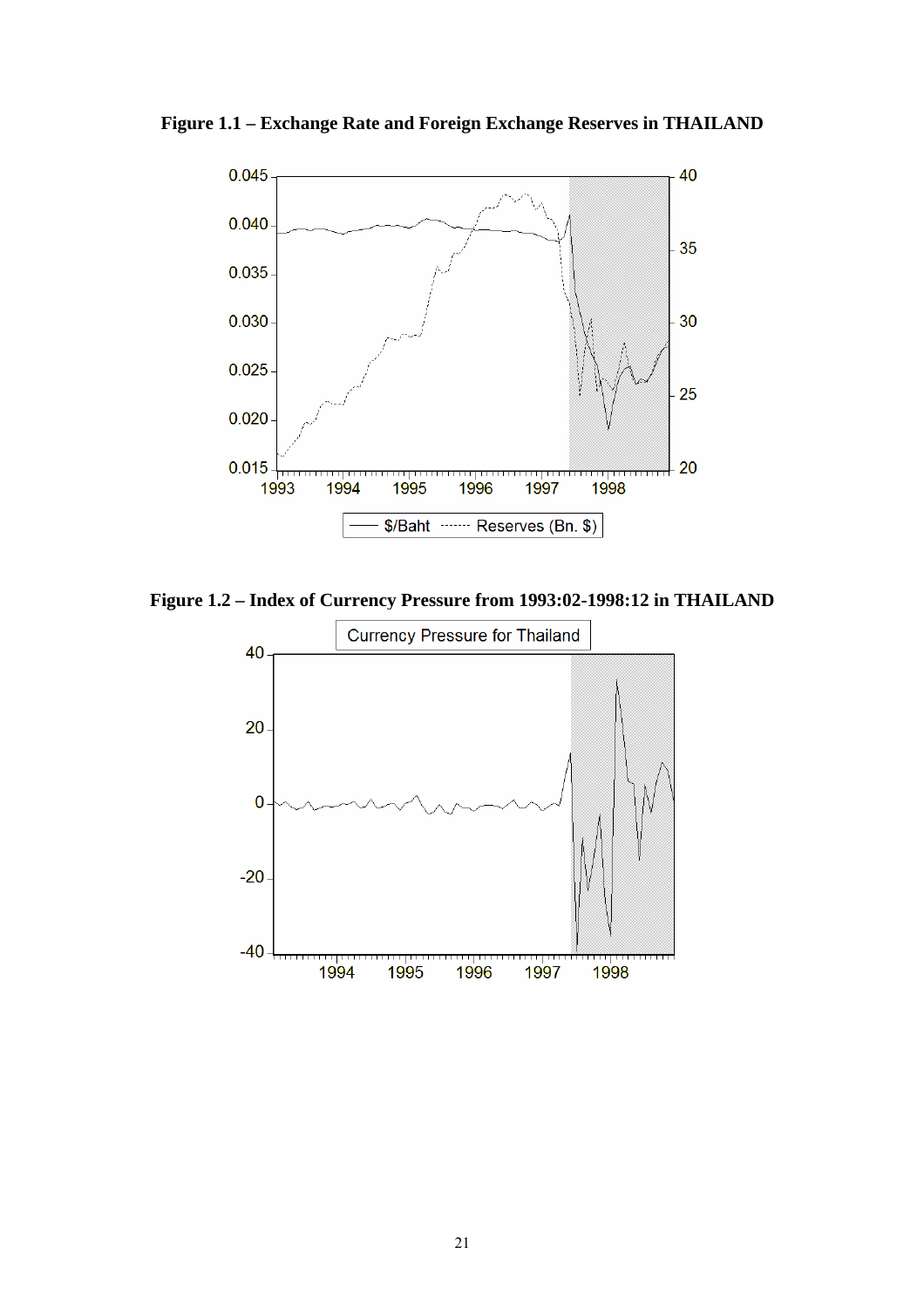**Figure 2.1 – Exchange Rate and Foreign Exchange Reserves in MALAYSIA**



**Figure 2.2 – Index of Currency Pressure from 1993:02-1998:12 in MALAYSIA** 

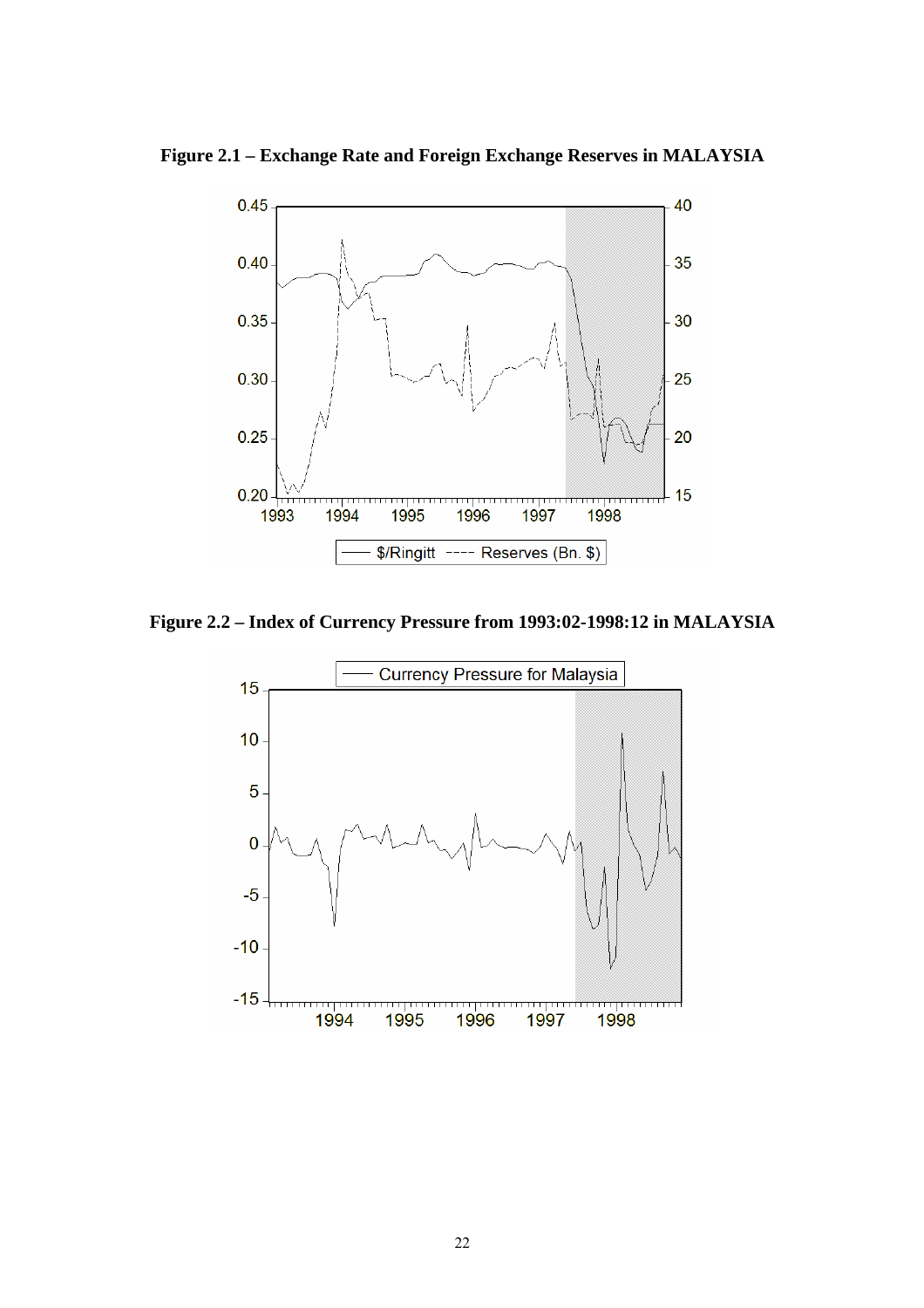

**Figure 3.1 – Exchange Rate and Foreign Exchange Reserves in KOREA** 

**Figure 3.2 – Index of Currency Pressure from 1993:02-1998:12 in KOREA** 

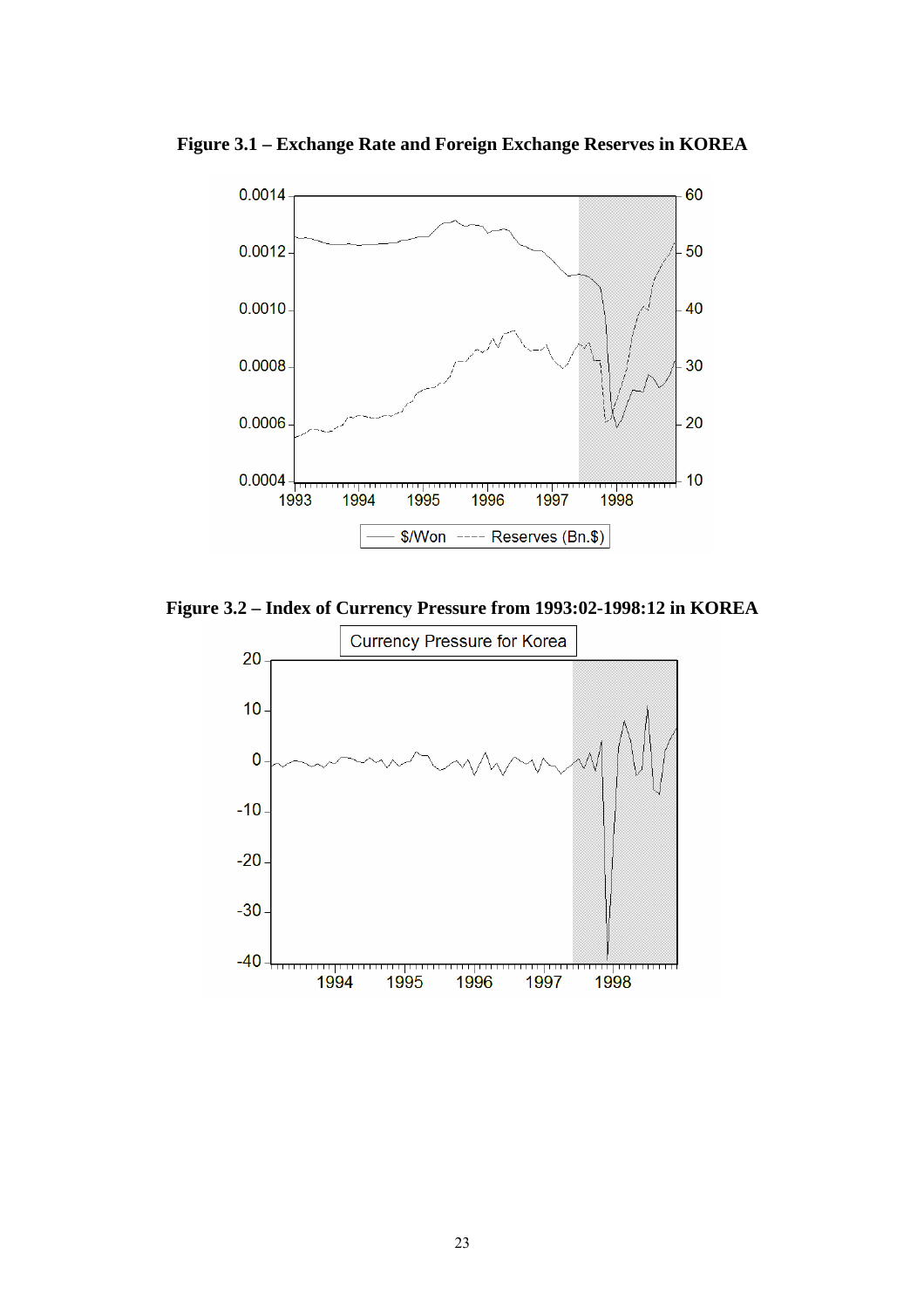

**Figure 4.1 – Exchange Rate and Foreign Exchange Reserves in INDIA** 

**Figure 4.2 – Index of Currency Pressure from 1993:02-1998:12 in INDIA** 

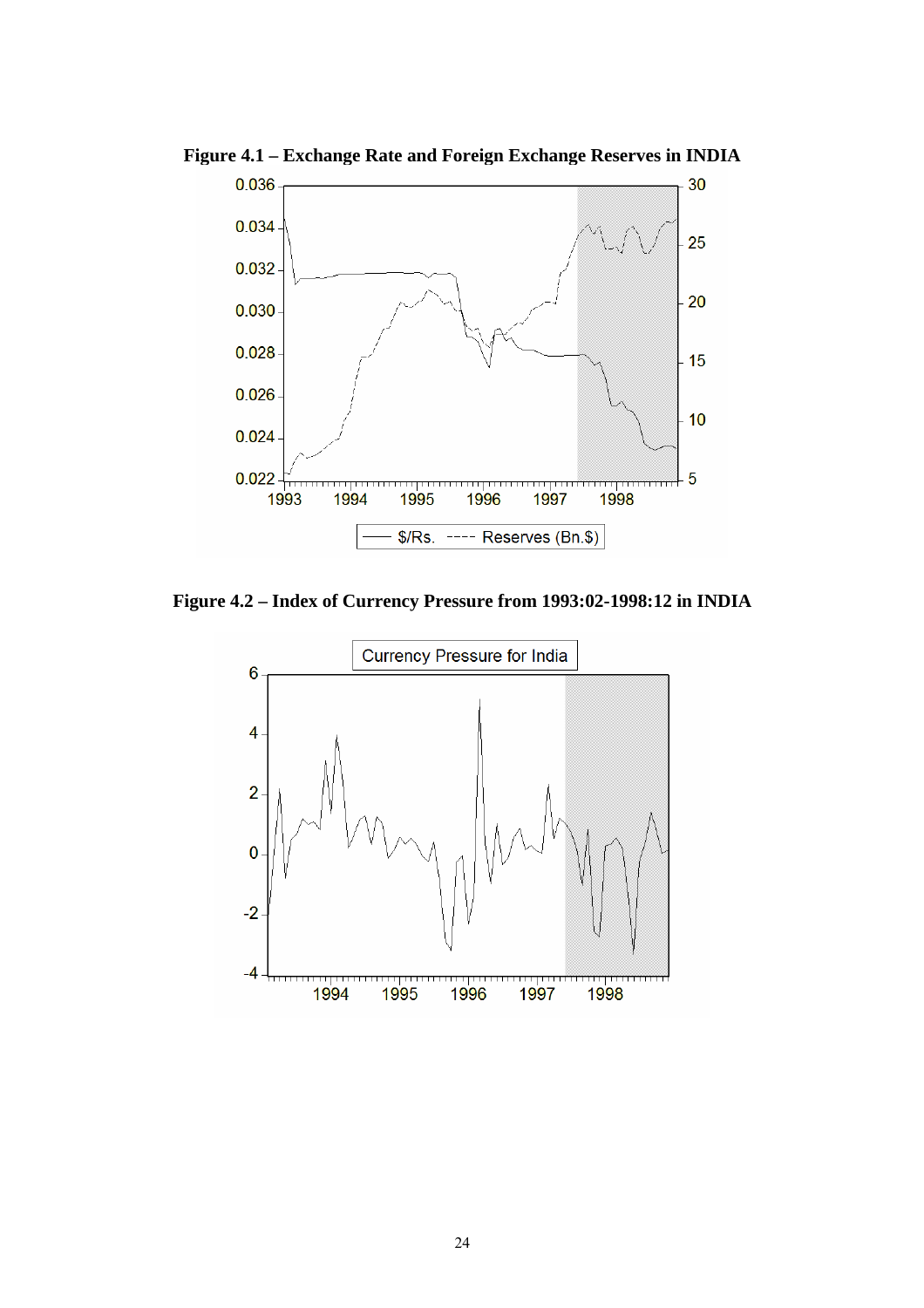



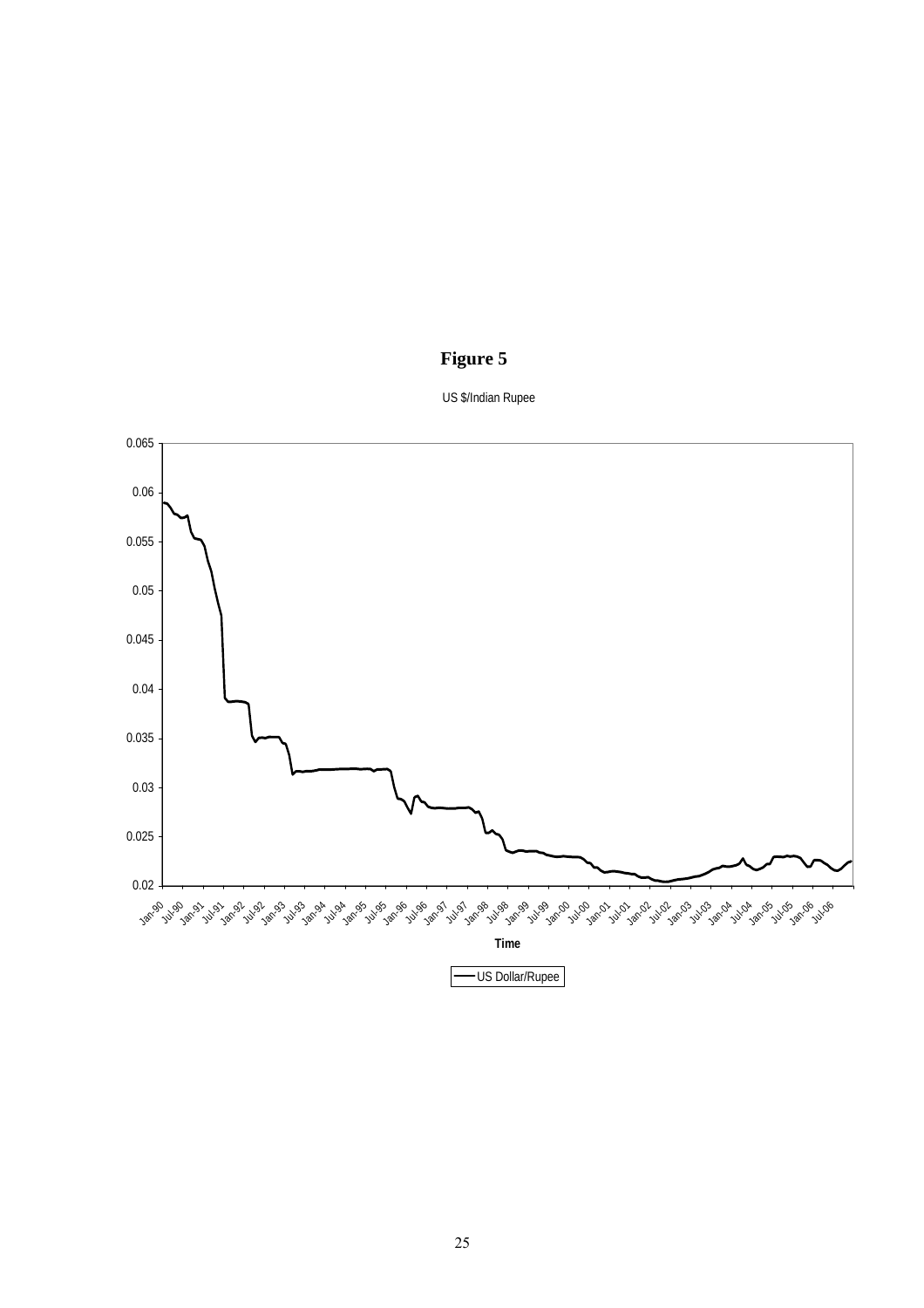# **Figure 6**





**Figure 7** 

**Monthly % Change and Volatility for \$/Rs. Exchange Rate**

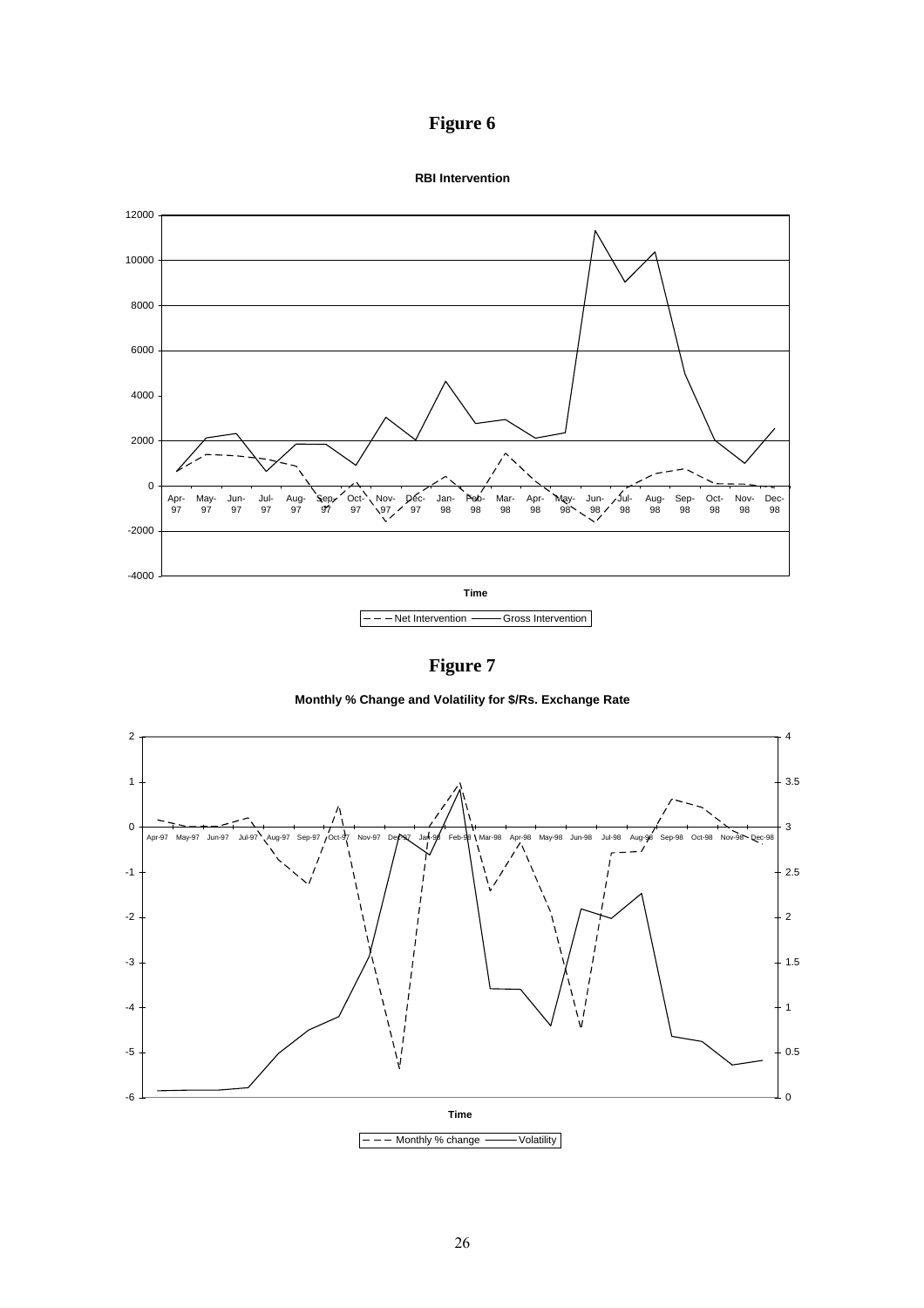| Country     | <b>End 1995</b> | <b>End 1996</b> | <b>Mid 1997</b> |
|-------------|-----------------|-----------------|-----------------|
| Thailand    | 62.8            | 70.2            | 69.4            |
| Indonesia   | 44.5            | 55.5            | 58.7            |
| Malaysia    | 16.8            | 22.2            | 28.8            |
| Philippines | 8.3             | 13.3            | 14.1            |
| Korea       | 7.5             | 100.0           | 103.4           |

# **Table 1: International Claims held by Foreign Banks: Total Outstandings**

*Source: Bank for International Settlements*  Note: Figures are in US\$ billions.

|             |                                           | Tabic 2. Benetra effsis manators          |      |                                                                      |
|-------------|-------------------------------------------|-------------------------------------------|------|----------------------------------------------------------------------|
| Country     |                                           | <b>Indicators</b>                         |      |                                                                      |
|             | <b>Current</b><br>account/GDP (%)<br>1996 | <b>Capital</b><br>account/GDP (%)<br>1996 |      | <b>Financial Inst.</b><br><b>Claims on Private</b><br>sector/GDP (%) |
|             |                                           |                                           | 1990 | 1996                                                                 |
| Thailand    | $-8.0$                                    | 10.6                                      | 83.1 | 141.9                                                                |
| Indonesia   | $-3.5$                                    | 4.9                                       | 50.6 | 55.4                                                                 |
| Malaysia    | $-5.3$                                    | 9.4                                       | 71.4 | 144.6                                                                |
| Philippines | -4.3                                      | 11.0                                      | 19.3 | 48.4                                                                 |
| Korea       | -4.8                                      | 4.8                                       | 56.8 | 65.7                                                                 |
| India       | -1.6                                      | 3.1                                       | 26.8 | 24.7                                                                 |

# **Table 2: Selected crisis indicators**

*Source: Radelet and Sachs (1998)*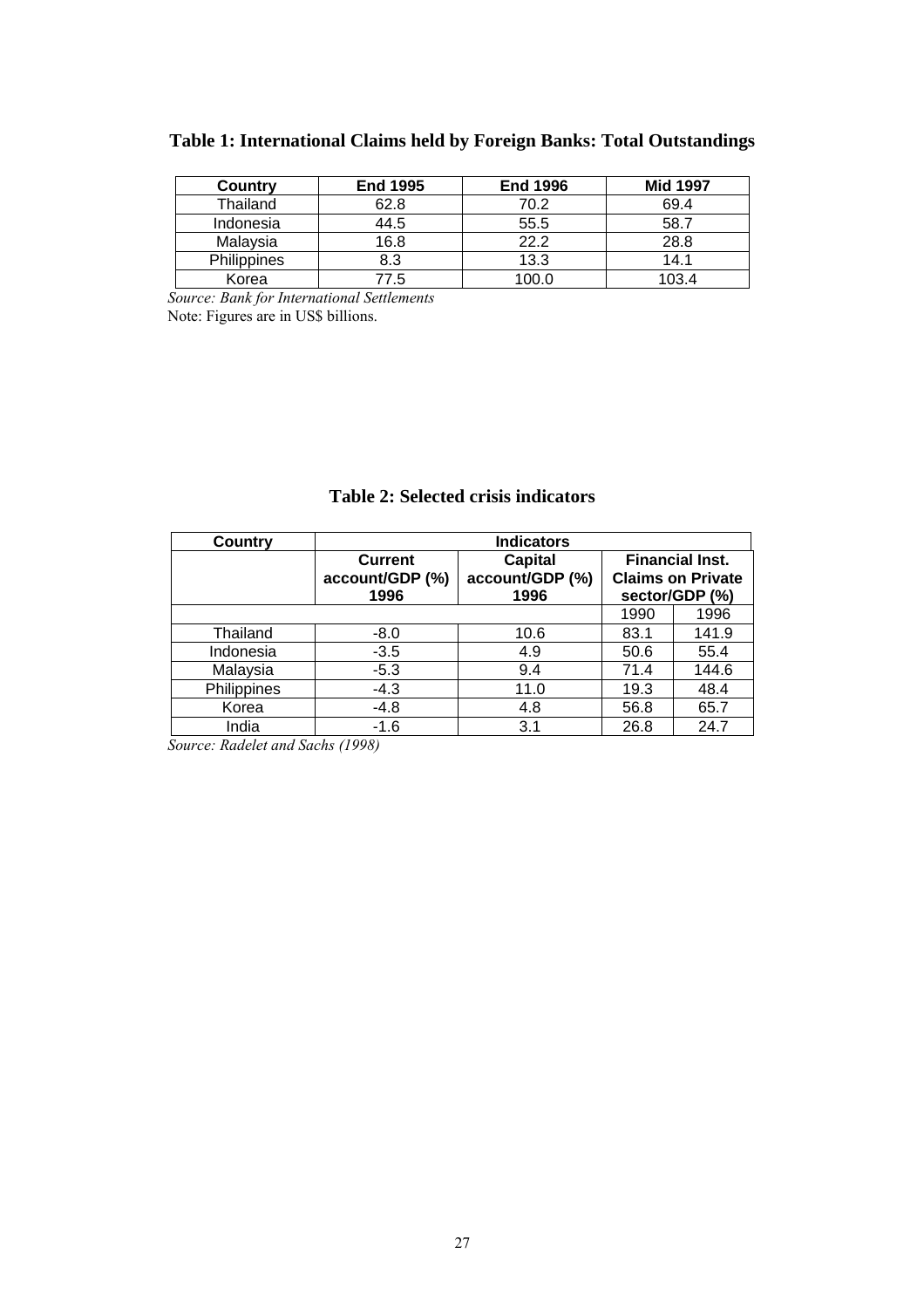|               |                                                           | <b>India</b>                                           |                                                           | <b>South Korea</b>                                     |                                                           | <b>Malaysia</b>                                        | <b>Thailand</b>                                           |                                                        |
|---------------|-----------------------------------------------------------|--------------------------------------------------------|-----------------------------------------------------------|--------------------------------------------------------|-----------------------------------------------------------|--------------------------------------------------------|-----------------------------------------------------------|--------------------------------------------------------|
|               | % change<br>in<br>exchange<br>rate (from<br>June<br>1997) | Foreign<br><b>Exchange</b><br><b>Reserves</b><br>\$bn) | % change<br>in<br>exchange<br>rate (from<br>June<br>1997) | Foreign<br><b>Exchange</b><br><b>Reserves</b><br>\$bn) | % change<br>in<br>exchange<br>rate (from<br>June<br>1997) | Foreign<br><b>Exchange</b><br><b>Reserves</b><br>\$bn) | % change<br>in<br>exchange<br>rate (from<br>June<br>1997) | Foreign<br><b>Exchange</b><br><b>Reserves</b><br>\$bn) |
| <b>Jul-97</b> | $-0.22$                                                   | 29.64                                                  | 0.23                                                      | 33.45                                                  | 2.45                                                      | 21.82                                                  | 23.60                                                     | 30.35                                                  |
| Aug-97        | 0.29                                                      | 29.85                                                  | 0.90                                                      | 31.14                                                  | 9.66                                                      | 22.11                                                  | 32.58                                                     | 25.86                                                  |
| Sep-97        | 1.59                                                      | 29.15                                                  | 2.41                                                      | 30.43                                                  | 19.91                                                     | 22.27                                                  | 44.30                                                     | 29.54                                                  |
| Oct-97        | 1.18                                                      | 29.65                                                  | 4.13                                                      | 30.51                                                  | 30.61                                                     | 22.34                                                  | 53.05                                                     | 31.21                                                  |
| Nov-97        | 3.94                                                      | 27.61                                                  | 15.97                                                     | 24.40                                                  | 34.13                                                     | 21.88                                                  | 59.96                                                     | 26.18                                                  |
| Dec-97        | 9.36                                                      | 27.57                                                  | 65.68                                                     | 20.40                                                  | 49.49                                                     | 20.90                                                  | 80.25                                                     | 26.89                                                  |
| Jan-98        | 9.31                                                      | 27.60                                                  | 90.56                                                     | 23.51                                                  | 73.63                                                     | 19.82                                                  | 116.03                                                    | 26.57                                                  |
| Feb-98        | 8.51                                                      | 27.18                                                  | 82.62                                                     | 26.71                                                  | 51.23                                                     | 19.92                                                  | 87.61                                                     | 26.08                                                  |
| Mar-98        | 10.32                                                     | 28.76                                                  | 67.11                                                     | 29.75                                                  | 48.14                                                     | 19.91                                                  | 68.34                                                     | 27.61                                                  |
| Apr-98        | 10.67                                                     | 29.04                                                  | 56.33                                                     | 35.54                                                  | 48.07                                                     | 19.86                                                  | 62.36                                                     | 29.46                                                  |
| May-98        | 12.76                                                     | 28.35                                                  | 56.78                                                     | 38.76                                                  | 50.91                                                     | 19.83                                                  | 60.45                                                     | 27.38                                                  |
| <b>Jun-98</b> | 17.79                                                     | 26.77                                                  | 57.12                                                     | 40.90                                                  | 58.49                                                     | 19.81                                                  | 73.39                                                     | 26.50                                                  |
| <b>Jul-98</b> | 18.69                                                     | 26.82                                                  | 45.04                                                     | 43.02                                                  | 64.95                                                     | 19.65                                                  | 69.16                                                     | 26.70                                                  |
| Aug-98        | 19.29                                                     | 27.59                                                  | 47.84                                                     | 45.09                                                  | 66.71                                                     | 19.69                                                  | 71.24                                                     | 27.79                                                  |
| Sep-98        | 18.68                                                     | 28.90                                                  | 54.70                                                     | 46.98                                                  | 51.38                                                     | 20.82                                                  | 65.64                                                     | 27.29                                                  |
| Oct-98        | 18.13                                                     | 29.44                                                  | 51.10                                                     | 48.83                                                  | 51.04                                                     | 22.86                                                  | 56.43                                                     | 28.48                                                  |
| Nov-98        | 18.36                                                     | 29.40                                                  | 45.00                                                     | 50.02                                                  | 50.94                                                     | 23.09                                                  | 49.91                                                     | 28.89                                                  |
| Dec-98        | 18.97                                                     | 29.83                                                  | 36.58                                                     | 52.04                                                  | 51.03                                                     | 25.68                                                  | 48.94                                                     | 29.54                                                  |

**Table 3: Foreign exchange reserves and percentage change in exchange rates** 

*Source: Various Central Banks and IFS* 

Note: Highlighted numbers denote maximum levels.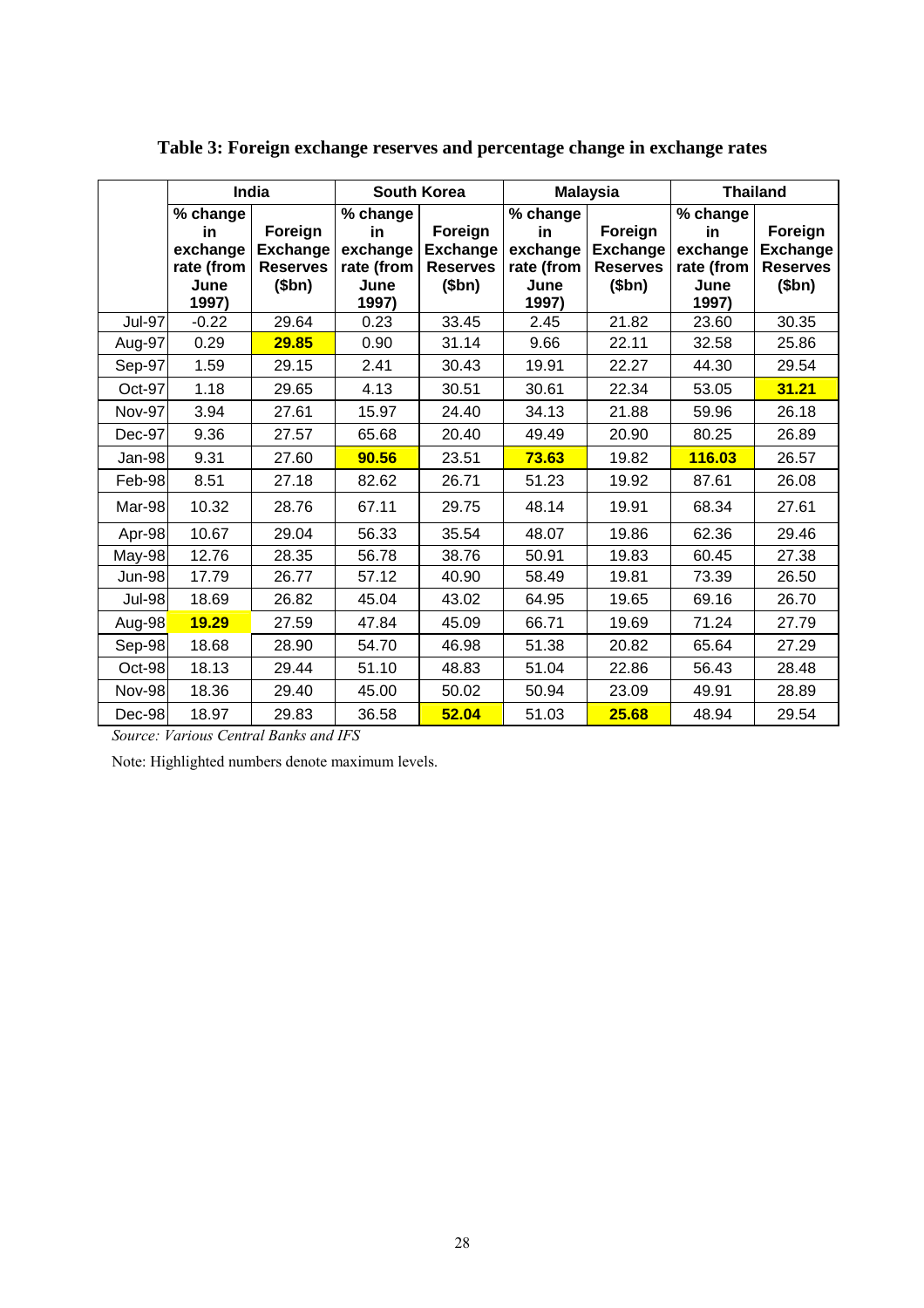| <b>Variables</b> |                                   | <b>Time period</b> |                                   |
|------------------|-----------------------------------|--------------------|-----------------------------------|
|                  | 1997:06-1998:02                   | 1998:03-1998:12    | 1997:06-1998:12                   |
|                  |                                   | <b>Thailand</b>    |                                   |
| М                | Sig*                              | Not Sig            | Sig*                              |
| Res              | $rac{\text{Sig}^*}{\text{Sig}^*}$ | Not Sig            |                                   |
| E.               |                                   | $Sig^*$            | $rac{\text{Sig}^*}{\text{Sig}^*}$ |
|                  |                                   | <b>South Korea</b> |                                   |
| М                | Sig**                             | Not Sig            | Sig*                              |
| Res              | Not Sig                           | Not Sig            | Not Sig                           |
| Е                | $\overline{\text{Sig}^*}$         | Sig*               | Sig*                              |
|                  |                                   | <b>Malaysia</b>    |                                   |
| m                | Not Sig                           | Sig***             | Sig**                             |
| res              | Not Sig                           | Not Sig            | Not Sig                           |
| e                | Not Sig                           | Sig*               | Sig <sup>*</sup>                  |
|                  |                                   | India              |                                   |
| m                | Not Sig                           | Sig**              | Not Sig                           |
| res              | Not Sig                           | Sig**              | Not Sig                           |
| е                | Not Sig                           | Not Sig            | Not Sig                           |

# **Table 4: Tests of Significance of Variables in the Contagion Model**

Note:

\* Significant at 5% level of significance

\*\* Significant at 10% level of significance

\*\*\* Significant at 15% level of significance

|  |  |  |  |  |  | Table 5: Share of East Asian countries in India's exports and imports |  |  |  |  |  |  |  |
|--|--|--|--|--|--|-----------------------------------------------------------------------|--|--|--|--|--|--|--|
|--|--|--|--|--|--|-----------------------------------------------------------------------|--|--|--|--|--|--|--|

| Country     | Export $(\%)$ | Imports (%) |
|-------------|---------------|-------------|
| Thailand    | 1.03          | 0.90        |
| Malaysia    | 1.12          | 1.79        |
| Korea       | 177           | 3.25        |
| Indonesia   | 1.33          | 2.20        |
| Philippines | 0.48          | 0.15        |

*Source: Monthly Review, Centre for Monitoring Indian Economy (CMIE)* Note: Figures are for 2005-06 fiscal year.